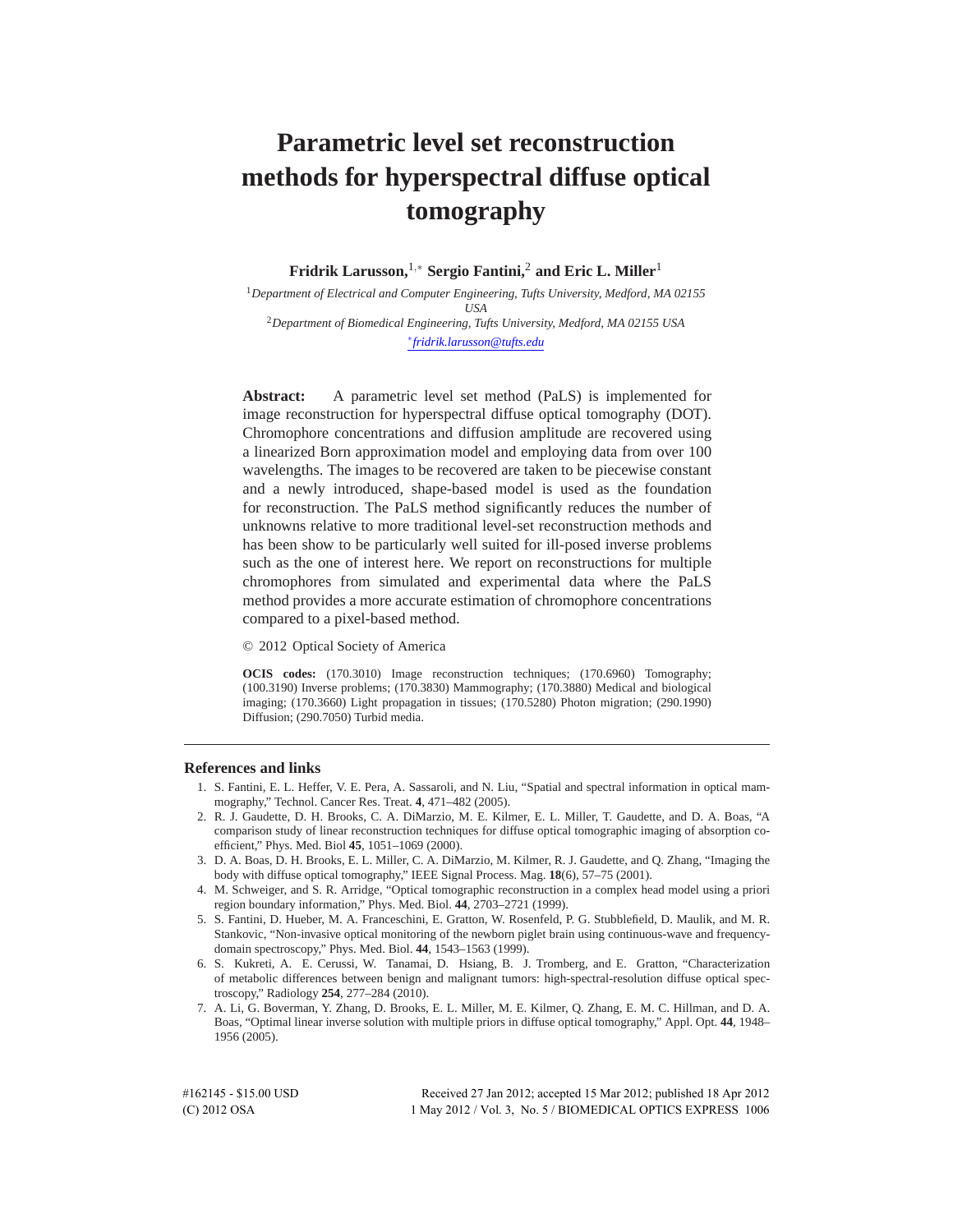- 8. H. Dehghani, B. W. Pogue, S. P. Poplack, and K. D. Paulsen, "Multiwavelength three-dimensional near-infrared tomography of the breast: initial simulation, phantom, and clinical results," Appl. Opt. **42**, 135–145 (2004).
- 9. J. P. Culver, V. Ntziachristos, M. J. Holboke, and A. G. Yodh, "Optimization of optode arrangements for diffuse optical tomography: a singular-value analysis," Opt. Lett. **26**, 701–703 (2001).
- 10. F. Larusson, S. Fantini, and E. L. Miller "Hyperspectral image reconstruction for diffuse optical tomography," Biomed. Opt. Express **2**, 947–965 (2011).
- 11. B. W. Pogue, T. O. McBride, J. Prewitt, U. L. Osterberg, and K. D. Paulsen, "Spatially variant regularization improves diffuse optical tomography," Appl. Opt. **38**, 2950–2961 (1999).
- 12. K. D. Paulsen, and H. Jiang "Enhanced frequency-domain optical image reconstruction in tissues through totalvariation minimization," Appl. Opt. **35**, 3447–3458, (1996).
- 13. G. Boverman, Q. Fang, S. A. Carp, E. L. Miller, D. H. Brooks, J. Selb, R. H. Moore, D. B. Kopans, and D. A. Boas, "Spatio-temporal imaging of the hemoglobin in the compressed breast with diffuse optical tomography," Phys. Med. Biol. **52**, 3619–3641 (2007).
- 14. D. A. Boas, "A fundamental limitation of linearized algorithms for diffuse optical tomography," Opt. Express **1**, 404–413 (1997).
- 15. A. Aghasi, M. Kilmer, and E. L. Miller "Parametric level set methods for inverse problems," SIAM J. Imaging Sci. **4** , 618–650 (2011).
- 16. A. Aghasi, E. L. Miller, and L. M. Abriola "Characterization of source zone architecture: a joint electrical and hydrological inversion approach," presented at 2011 Fall Meeting, AGU, San Francisco, Calif., 5-9 Dec. 2011.
- 17. F. Larusson, S. Fantini, and E. L. Miller, "Parametric level-set approach for hyperspectral diffuse optical tomography," in 2011 *IEEE International Symposium on Biomedical Imaging: from Nano to Macro* (IEEE, 2011), pp. 949–955.
- 18. O. Dorn, "A shape reconstruction method for diffuse optical tomography using a transport model and level sets," in 2002 *IEEE International Symposium on Biomedical Imaging, 2002. Proceedings* (IEEE, 2002), pp. 1015–1018.
- 19. M. Schweiger, O. Dorn, and S. R. Arridge, "3-D shape and contrast reconstruction in optical tomography with level sets," J. Phys.: Conf. Ser. **124**, 012043 (2008).
- 20. M. E. Kilmer, E. L. Miller, A. Barbaro, and David Boas, "Three-dimensional shape-based imaging of absorption perturbation for diffuse optical tomography," Appl. Opt. **42**, 3129–3144 (2003).
- 21. S. R. Arridge, O. Dorn, V. Kolehmainen, M. Schweiger, and A. Zacharopoulos, "Parameter and structure reconstruction in optical tomography," J. Phys.: Conf. Ser. **135**, 012001 (2008).
- 22. O. Dorn, and D. Lesselier, "Level set methods for inverse scattering," Inverse Probl. **22**, R67-R131 (2006).
- 23. M. A. O'Leary, D. A. Boas, B. Chance, and A. G. Yodh, "Experimental images of heterogeneous turbid media by frequency-domain diffusing-photon tomography," Opt. Lett. **20**, 426–428 (1995).
- 24. B. Brooksby, B. W. Pogue, S. Jiang, H. Dehghani, S. Srinivasan, C. Kogel, T. D. Tosteson, J. Weaver, S. P. Poplack, and K. D. Paulsen, "Imaging breast adipose and fibroglandular tissue molecular signatures by using hybrid mri-guided near-infrared spectral tomography," Proc. Natl. Acad. Sci. U.S.A. **103**, 8828–8833 (2006).
- 25. D. Boas, M. A. O'Leary, B. Chance, and A. Yodh, "Scattering of diffuse photon density waves by spherical inhomogeneities within turbid media: analytic solution and applications," Proc. Natl. Acad. Sci. U.S.A. **91**, 4887– 4891 (1994).
- 26. A. Mandelis, *Diffusion-Wave Fields: Mathematical Methods and Green Functions* (Springer, 2001).
- 27. B. Brendel, R. Ziegler, and T. Nielsen. "Algebraic reconstruction techniques for spectral reconstruction in diffuse optical tomography," Appl. Opt. **47**, 6392–6403 (2008).
- 28. A. Corlu, R. Choe, T. Durduran, K. Lee, M. Schweiger, S. R. Arridge, E. M. Hillman, and A. G. Yodh, "Diffuse optical tomography with spectral constraints and wavelength optimization," Appl. Opt. **44**, 2082–2093 (2005).
- 29. A. Cerussi, D. Hsiang, N. Shah, R. Mehta, A. Durkin, J. Butler, and B. J. Tromberg. "Predicting response to breast cancer neoadjuvant chemotherapy using diffuse optical spectroscopy," Proc. Nat. Acad. Sci. U.S.A. **104**, 4014–4019 (2007).
- 30. H. Soliman, A. Gunasekara, M. Rycroft, J. Zubovits, R. Dent, J. Spayne, M. J. Yaffe, and G. Czarnota, "Functional imaging using diffuse optical spectroscopy of neoadjuvant chemotherapy response in women with locally advanced breast cancer," Clin. Cancer Res. **16**, 2605–2614 (2010).
- 31. Q. Zhu, P. U. Hegde, A. Ricci, M. Kane, E. B. Cronin, Y. Ardeshirpour, C. Xu, A. Aguirre, S. H. Kurtzman, P. J. Deckers, and S. H. Tannenbaum "Early-stage invasive breast cancers: potential role of optical tomography with US localization in assisting diagnosis," Radiology **256**, 367–378 (2010).
- 32. T. Chan, and L. Vese. "Active contours without edges," IEEE Trans. Image Process. **10**, 266-277 (2001).
- 33. H. K. Zhao, S. Osher, B. Merriman, and M. Kang "Implicit, nonparametric shape reconstruction from unorganized points using a variational level set method," Comput. Vision Image Understanding **80**, 295-314 (2000).
- 34. S. Osher, and R. Fedkiw, *Level Set Methods and Dynamic Implicit Surfaces* (Springer, 2002)
- 35. M. Guven, B. Yazici, X. Intes, and B. Chance, "Diffuse optical tomography with a priori anatomical information," Phys. Med. Biol. **50**, 2837–2858 (2005).
- 36. K. Madsen, H. Bruun, and O. Tingleff. "Methods for non-linear least squares problems," lecture notes (2004).
- 37. C. R. Vogel, *Computational Methods for Inverse Problems* (SIAM, 2002)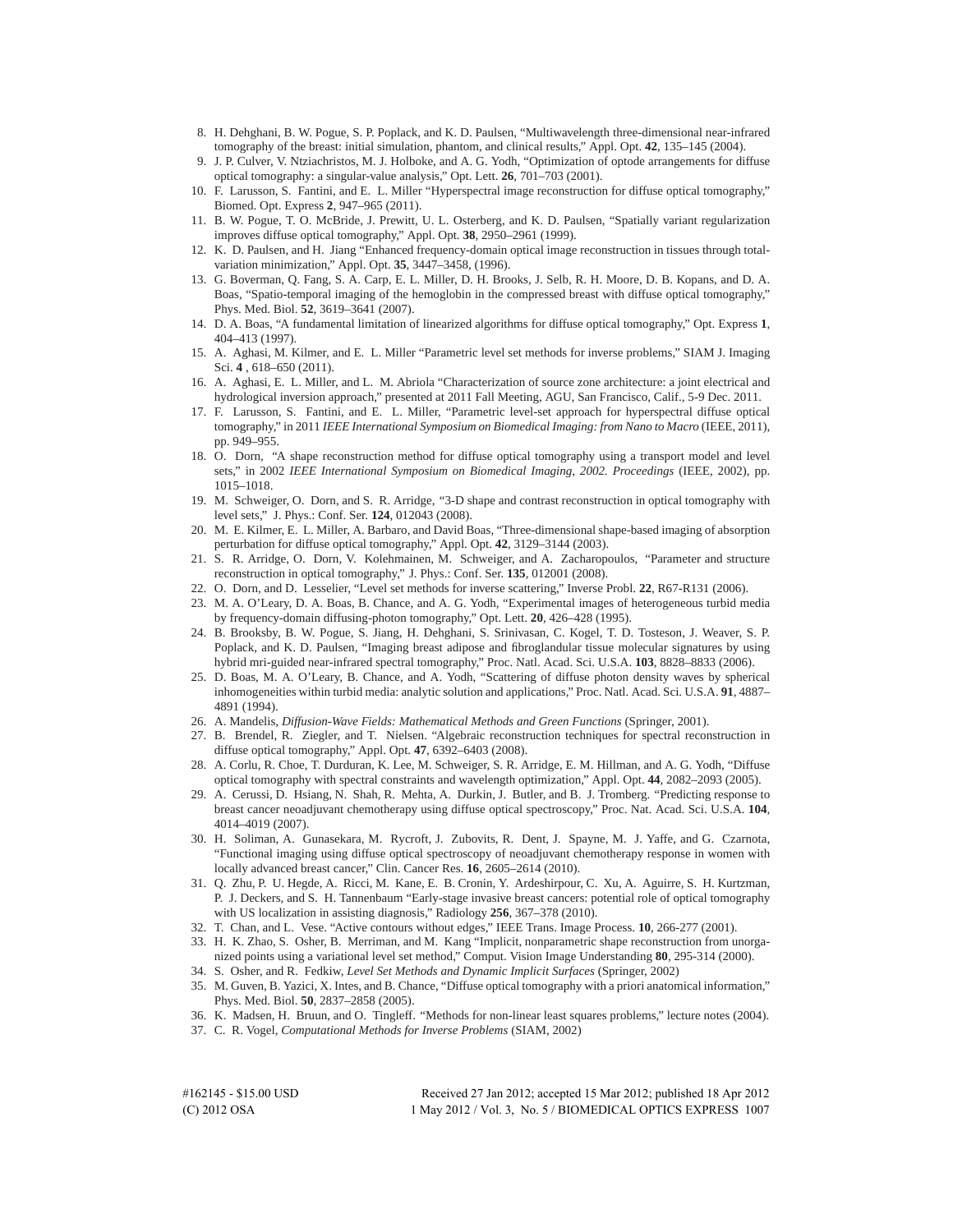- 38. T. T. Wu, and K. Lange "Coordinate descent algorithms for lasso penalized regression," Ann. Appl. Stat. **2**, 224–244 (2008).
- 39. B. Brendel, and T. Nielsen, "Selection of optimal wavelengths for spectral reconstruction in diffuse optical tomography," J. Biomed. Opt. **14**, 034041 (2009).
- 40. S. Srinivasan, B. W. Pogue, S. Jiang, H. Dehghani, C. Kogel, S. Soho, J. J. Gibson, T. D. Tosteson, S. P. Poplack, and K. D. Paulsen, "Interpreting hemoglobin and water concentration, oxygen saturation, and scattering measured in vivo by near-infrared breast tomography," Proc. Natl. Acad. Sci. U.S.A. **100**, 12349–12354 (2003).
- 41. P. Taroni, A. Pifferi, A. Torricelli, D. Comelli, and R. Cubeddu, "In vivo absorption and scattering spectroscopy of biological tissues," Photochem. Photobiol. Sci. **2**, 124–129 (2003).
- 42. S. Prahl, "Tabulated molar extinction coefficient for hemoglobin in water" (Oregon Medical Laser Center, 2007), http://omlc.ogi.edu/spectra/hemoglobin/summary.html.
- 43. A. A. Joshi, A. J. Chaudhari, D. W. Shattuck, J. Dutta, R. M. Leahy, and A. W. Toga, "Posture matching and elastic registration of a mouse atlas to surface topography range data," in *IEEE International Symposium on Biomedical Imaging: from Nano to Macro, 2009. ISBI '09* (IEEE, 2009), pp. 366–369 (2009).
- 44. J. D. Vylder, and W. Philips, "A computational efficient external energy for active contour segmentation using edge propagation," in *IEEE 2100 International Conference on Image Processing (ICIP 2010)* (IEEE, 2010), pp. 661–664.
- 45. T. Durduran, R. Choe, J. P. culver, L. Zubkov, M. J. Holboke, J. Giammarco, B. Chance, and A. G. Yodh, "Bulk optical properties of healthy female breast tissue," Phys. Med. Biol. **47**, 2847–2861 (2002).
- 46. L. Spinelli, A. Torricelli, A. Pifferi, P. Taroni, G. M. Danesini, and R. Cubeddu, "Bulk optical properties and tissue components in the female breast from multiwavelength time-resolved optical mammography," J. Biomed. Opt. **9**, 1137–1142 (2004).
- 47. J. P. Culver, R. Choe, M. J. Holboke, L. Zubkov, T. Durduran, A. Slemp, V. Ntziachristos, B. Chance, and A. G. Yodh, "Three-dimensional diffuse optical tomography in the parallel plane transmission geometry: evaluation of a hybrid frequency domain/continuous wave clinical system for breast imaging," Med. Phys. **30**, 235–247 (2003).
- 48. N. Liu, A. Sassaroli, and S. Fantini, "Paired-wavelength spectral approach to measuring the relative concentrations of two localized chromophores in turbid media: an experimental study," J. Biomed. Opt. **12**, 051602 (2007).
- 49. E. Gratton, S. Fantini, M. A. Franceschini, C. Gratton, and M. Fabiani, "Measurements of scattering and absorption changes in muscle and brain," Philos. Trans. R. Soc. Lond. B. Biol. Sci. **352**, 727–735 (1997).
- 50. B. W. Pogue, S. Jiang, H. Dehghani, C. Kogel, S. Soho, S. Srinivasan, X. Song, T. D. Tosteson, S. P. Poplack, and K. D. Paulsen, "Characterization of hemoglobin, water, and nir scattering in breast tissue: analysis of intersubject variability and menstrual cycles changes," J. Biomed. Opt. **9**, 541–552 (2004).
- 51. G. Boverman, E. L. Miller, A. Li, Q. Zhang, T. Chaves, D. H. Brooks, and D. A. Boas, "Quantitative spectroscopic diffuse optical tomography of the breast guided by imperfect a priori structural information," Phys. Med. Biol. **50**, 3941–3956 (2005).
- 52. S. Fantini, M. A. Franceschini, J. S. Maier, S. A. Walker, B. Barbieri, and E. Gratton, "Frequency-domain multichannel optical detector for noninvasive tissue spectroscopy and oximetry," Opt. Eng. **34**, 32–42 (1995).
- 53. M. A. Franceschini, V. Toronov, M. E. Filiaci, E. Gratton, and S. Fantini, "On-line optical imaging of the human brain with 160-ms temporal resolution," Opt. Express **6**, 49–57 (2000).
- 54. M. E. Eames, B. W. Pogue, and H. Dehghani, "Wavelength band optimization in spectral near-infrared optical tomography improves accuracy while reducing data acquisition and computational burden," J. Biomed. Opt. **13**, 054037 (2008).

# **1. Introduction**

Near-infrared light has proven to be useful for imaging the human body and providing functional information for applications including breast cancer detection and characterization [1–5]. In recent years significant improvements have been made in diffuse optical tomography (DOT) by using data from multiple wavelengths. The use of this kind of hyperspectral information has moved DOT away from the recovery of space and time varying maps of absorption and scattering properties of the breast to the recovery of chromophore concentrations as well as diffusion amplitude. Inverting for multiple chromophores such as hemoglobin, lipids and water has been shown to provide an improved ability to localize tumours or other objects of interest in the breast cancer application [6–8]. While these and other advancements have been critical for moving DOT from the lab into the clinic, there remain significant obstacles to be addressed so that the method can be used to stably recover these quantities.

The imaging of chromophore concentration and diffusion amplitude from DOT data requires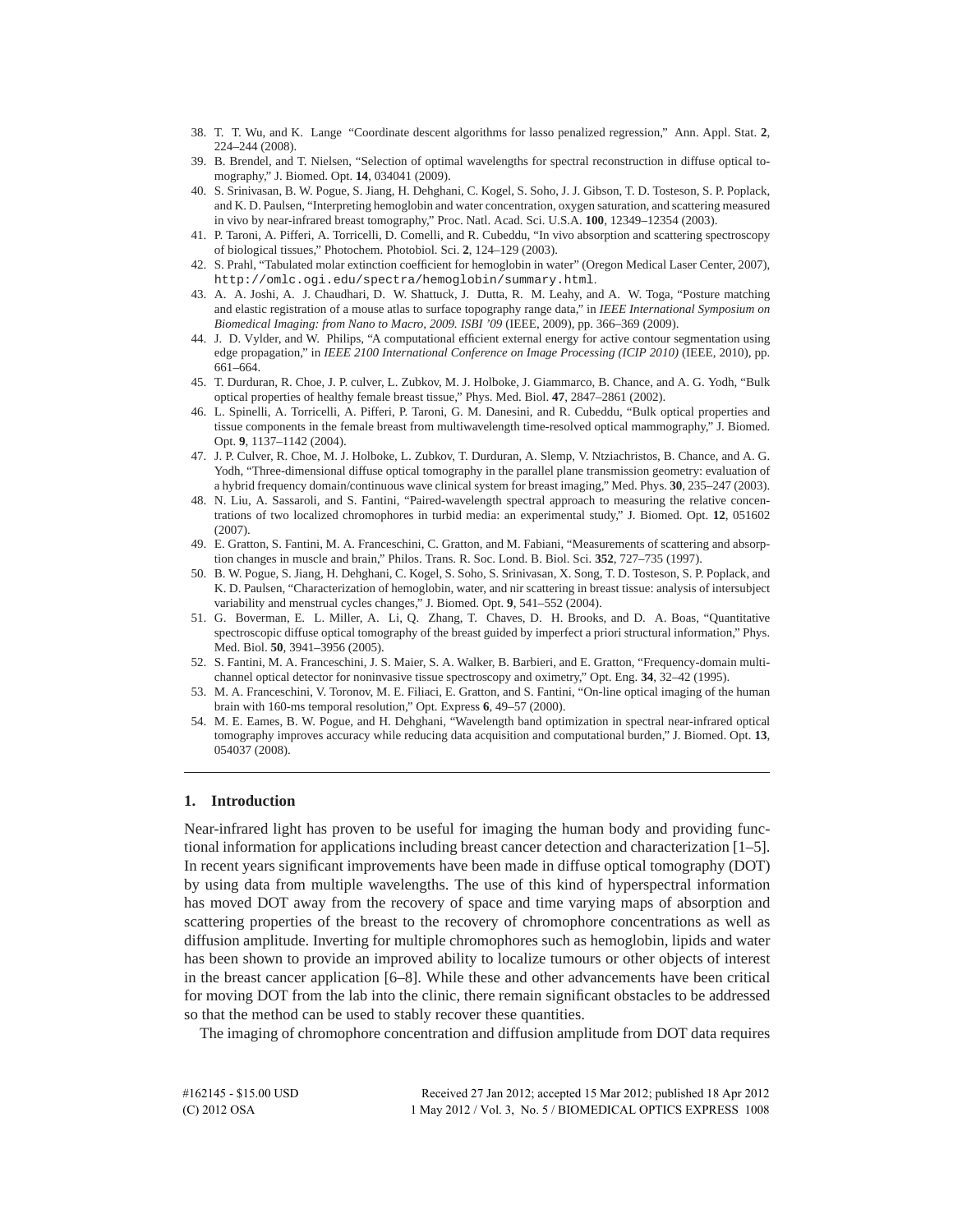the solution of an ill-posed and non-linear inverse problem [3]. The physics associated with the photons travelling through turbid media, such as breast tissue, makes the problem ill-posed and therefore introduces significant challenges for the DOT problem. The ill-posedness make the reconstruction highly sensitive to noise and un-modeled effects which can reduce accuracy in the recovered images [7]. Additional problems are encountered when recovering multiple chromophores such as crosstalk, e.g. when two spatially disjoint chromophores pollute the images of each other.

The ill-posedness of the DOT problem is traditionally solved by putting the recovery of images in a variational context. To achieve this, numerous regularization techniques [9] can be used to reduce artifacts and improve the overall accuracy. Traditionally, methods such as Tikhonov and total variation (TV) regularization have been employed along with L-curve methods to optimally choose regularization parameters [10–12]. Increasing the amount of data used to solve the DOT problem has also proven effective in generating high accuracy images [8,13]. To this end hyperspectral information is employed, which along with regularization has been shown to reduce the non-uniqueness of the solution to the image formation problem [8,10,11].

In this paper, we expand on our previous work in [10] where we employed hyperspectral information for recovery of chromophore concentrations. Implementing the Born approximation along with Tikhonov regularization we demonstrated that hyperspectral information was shown to have utility for a pixel-based reconstruction of chromophores [10]. The large data set introduced significant challenges in constructing and computing with the forward model and great care had to be taken in choosing the regularization parameters. The known limitations of the Born approximation and the high number of unknowns encountered in the pixel-based approach, made reconstructions sensitive to the choice of regularization parameters [14]. This motivated us to move to a geometric reconstruction approach based on a low-order parametric model that has been shown to perform well in the context of ill posed inverse problems [15–17].

The primary contribution of this work is the development of a new approach to the multichromophore inverse problem in which the medium is or can be well approximated as piecewise constant. Piecewise constant DOT problems have been considered in the past. In [18] level sets were used in a two-step method for shape estimation assuming that prior information of the absorption parameter was known. Schweiger et al. [19] and Kilmer et al. [20] employed level sets for the DOT problem estimating parameter distributions using a piecewise basis. Arridge et al. investigated shape based methods by estimating level-sets, specifically investigating an explicit method using basis functions and an implicit shape reconstruction to recover absorption and diffusion assuming a known background [21]. For a detailed review of the use of level sets in inverse scattering problems we point the reader to [22].

The approach we consider in this paper is significantly different from those in [18, 19, 21]. In addition to the fact that none of these papers have considered the fully hyperspectral case, some of these methods [18–20] require the recovery of unknown quantities defined on a fine scale pixelated discretization of the region of interest. More specifically in [21] absorption and scattering is estimated using level sets assuming the background known. With the Born approximation we assume the absorption and diffusion is known in the background but here we estimate chromophore concentrations and diffusion of the object of interest as well as chromophore concentration in the background. TV reconstructions recover images while traditional level set methods work with a level set function defined on a pixel-based grid. In both cases, regularization is required to obtain adequate results and one is faced with the corresponding challenge of choosing regularization parameters [11, 19].

In this paper we consider the use of a shape-based approach to the hyperspectral DOT problem based on a newly-developed parametric level set (PaLS) formulation. In [15], a basis function expansion was used to provide a low order representation of the level set function and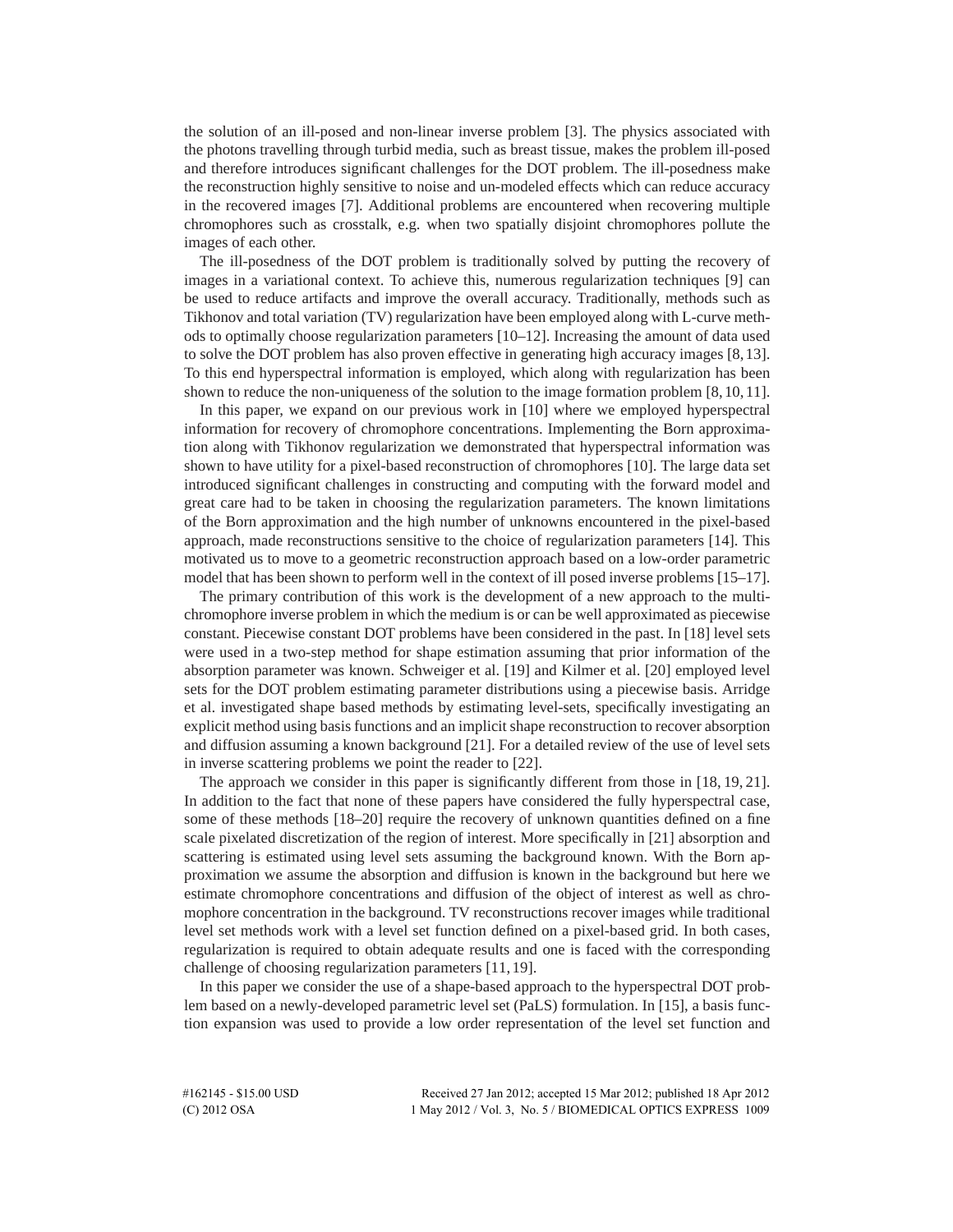yielded very strong results for a number of highly ill-posed inverse problems including a restricted form of the DOT problem where a single wavelength was employed to determine only optical absorption. The method in [15] required no explicit regularization and, due to the loworder nature of the model (number of parameters much, much less than number of pixels) was amenable to Newton-type inversion algorithms known to converge more rapidly than gradientbased schemes. Moreover, in [15] our experiments indicated a surprising lack of sensitivity to the initialization of the inversion algorithm.

Although the breast is a highly heterogeneous medium, in the level set method we assume the images to be recovered to be piecewise constant. This approximation is supported in the literature. For example Schweiger et al. assumed anatomical prior information to derive a piecewise constant region basis [4]. The co-located structures of different species of chromophores is discussed further in Section 5. In the future, where we move to more complicated simulations and experiments the goal would be to implement multiple characteristic functions that require the estimation of multiple level sets, discussed further in Section 8. To prove the accuracy of our method, we use simulation data to show parametric level-set reconstructions for multiple chromophores and diffusion amplitude. Experimental data are used to show the improvement of the PaLS method over pixel based methods using previously reported data sets [10].

The remainder of this paper is structured as follows. In Section 2 we discuss our forward model and derive in detail the Born model used. In Section 3 we discuss the PaLS method and in Section 4 we derive the Levenberg Marquardt algorithm used for the inverse problem. In Section 7.1 we present simulation results with multiple chromophore and diffusion amplitude reconstructions, and in Section 7.2 we present experimental results that show the improvement of the PaLS method over pixel based methods.

# **2. Forward problem**

In this paper we restrict our attention to problems in which the transport physics [2] associated with the propagation of light at wavelength  $\lambda$  through tissue can be adequately approximated using a diffusion model [23, 24] of the form

$$
\nabla \cdot D^{0}(\mathbf{r}, \lambda) \nabla \Phi(\mathbf{r}, \lambda) + \nu \mu_{a}^{0}(\mathbf{r}, \lambda) \Phi(\mathbf{r}, \lambda) = -\nu S(\mathbf{r}, \lambda)
$$
 (1)

where  $\Phi(\mathbf{r},\lambda)$  is the photon fluence rate at position **r** due to light of wavelength  $\lambda$  injected into the medium, *v* is the electromagnetic propagation velocity in the medium,  $\mu_a^0(\mathbf{r}, \lambda)$  is the spatially varying absorption coefficient, and  $S(\mathbf{r},\lambda)$  is the photon source with units of optical energy per unit time per unit volume. For the work in this paper the sources are considered to be delta sources in space and can be written as  $S(\mathbf{r},\lambda) = S_0(\lambda)\delta(\mathbf{r}-\mathbf{r}_s)$  with  $S_0(\lambda)$  the source power at wavelength  $\lambda$ . For spatially varying scattering we assume that the diffusion coefficient  $D^0(r, \lambda)$  follows Mie scattering theory where a scattering prefactor Ψ depends on the size and density of scatterers while a scattering exponent *b* depends on the size of the scatterers. Using this, we write the perturbation in the diffusion coefficient as

$$
\Delta D(\mathbf{r}, \lambda) = \frac{v}{3\Delta \Psi} \left(\frac{\lambda}{\lambda_0}\right)^b = v \Delta \Psi' d(\lambda).
$$
 (2)

The arbitrarily chosen reference wavelength  $\lambda_0$  is introduced to achieve a form of the Mie model where Ψ has the units of mm<sup>-1</sup> and Ψ' has units of mm. In this paper, for simplicity we consider the case where the background medium is infinite and homogeneous. Generalization to the more practical case where there are boundaries is straightforward in theory though somewhat more complex in terms of implementation [25]. As the primary objective of this work is the demonstration of a new approach to inversion, we prefer to consider the simpler physical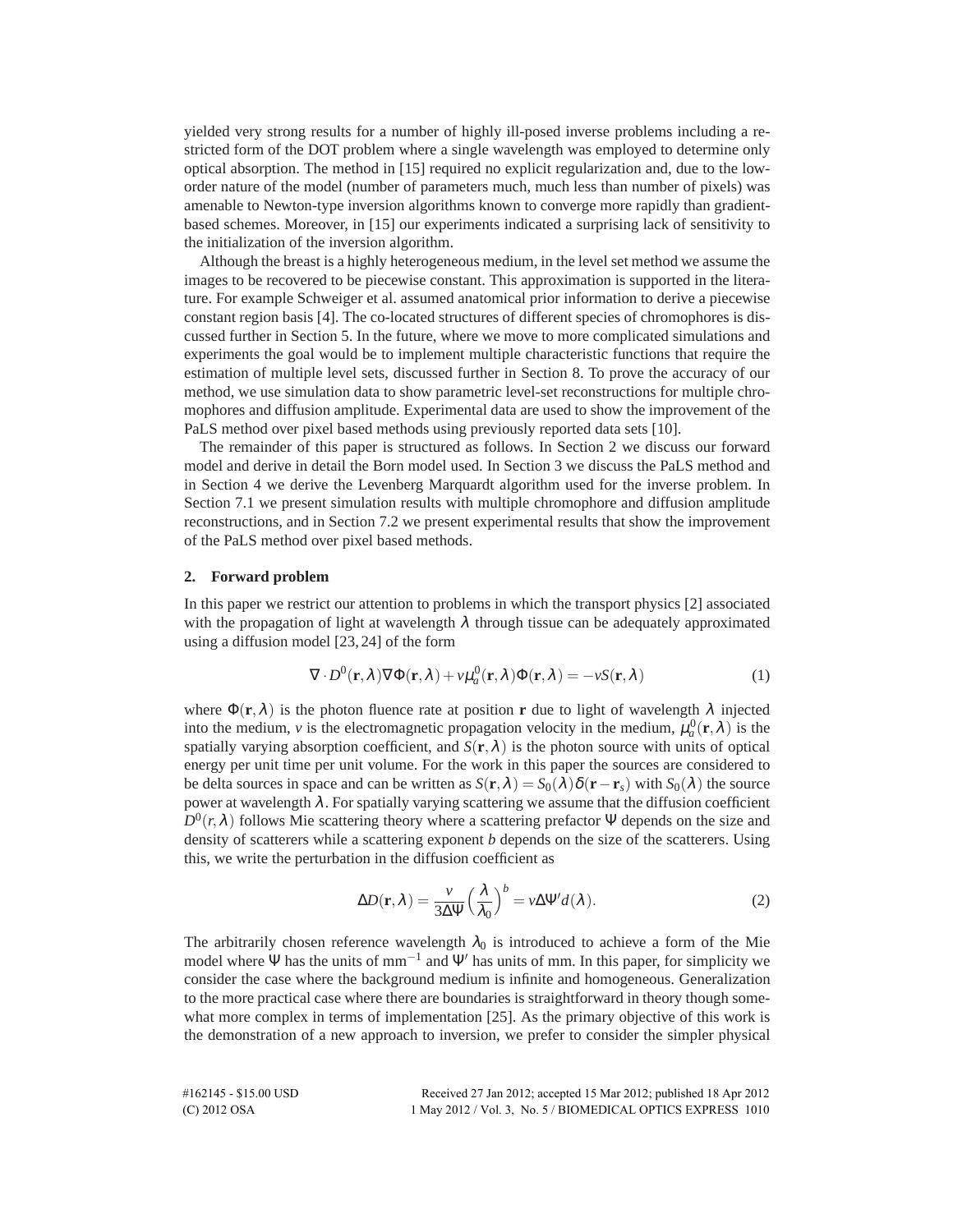problem holding off on the more realistic implementation for the future. Additionally, we only consider continuous wave experiments since this is what our instrument measures, where Eq. (1) is usually written with a  $j\omega/D(\lambda)$  term on the right hand side, in our case we consider  $\omega = 0$  giving us the form shown in Eq. (1).

We employ the Born approximation by decomposing  $\mu_a^0(\mathbf{r},\lambda)$  and  $D^0(\mathbf{r},\lambda)$  , as the sum of a constant background absorption,  $\mu_a(\lambda)$ , and a spatially varying perturbation  $\Delta\mu_a(\mathbf{r},\lambda)$  as well as constant background diffusion  $D(\lambda)$  and a diffusion perturbation  $\Delta D(\mathbf{r},\lambda)$ . To obtain a linear relationship between the measurements and the chromophore concentrations, we subtract Eq. (1) from the perturbed version of the diffusion equation which gives

$$
[\nabla^2 + k_0^2(\lambda)]\Phi_s(\mathbf{r}, \lambda) = -\Delta k^2(\mathbf{r}, \lambda)\Phi(\mathbf{r}, \lambda) - \frac{1}{D(\lambda)}\nabla \cdot \Delta D(\mathbf{r}, \lambda)\nabla \Phi
$$
 (3)

where  $k_0^2(\lambda) = -\nu\mu_a(\lambda)/D(\lambda)$  and  $\Delta k^2(\mathbf{r}, \lambda) = (\nu/D(\lambda))\Delta\mu_a(\mathbf{r}, \lambda)$ . Assuming the availability of a Green's function,  $G(\mathbf{r}, \mathbf{r}', \lambda)$  for the solution of Eq. (3) as is the case for an unbounded medium as well as range of bounded problems [26], we can change Eq. (3) into an integral Eq. [27]

$$
\Phi_s(\mathbf{r}, \lambda) = -\frac{\nu}{D(\lambda)} \Big( \int \Delta \mu(\mathbf{r}', \lambda) G(\mathbf{r}, \mathbf{r}', \lambda) \Phi_i(\mathbf{r}', \lambda) d\mathbf{r}' + \int \Delta D(\mathbf{r}', \lambda) \nabla G(\mathbf{r}_d, \mathbf{r}_j, \lambda) \cdot \nabla \Phi_i(\mathbf{r}_j, \mathbf{r}_s, \lambda) d\mathbf{r}' \Big)
$$
(4)

where  $\mathbf{r}_d$  is the location of the detector and (with a small abuse of notation)  $\Phi_i(\mathbf{r},\mathbf{r}_s,\lambda)$  is used here to denote the incident field at position **r** and wavelength  $\lambda$  due to a delta-source located at **r***<sup>s</sup>* . It should also be noted that we obtain this equation under the assumption that the total fluence rate,  $\Phi$ , can be approximated as the incident field,  $\Phi_i$ , since  $\Phi_i \gg \Phi_s$  [2].

Equation (4) provides a linear relationship between the scattered fluence rate and the absorption perturbation. To relate the scattered fluence rate to concentrations of chromophores,  $\Delta \mu_a$  is decomposed as follows [28]

$$
\Delta \mu_a(\mathbf{r}, \lambda) = \sum_{k=1}^{N_s} \varepsilon_k(\lambda) c_k(\mathbf{r}).
$$
\n(5)

where  $N_s$  is the number of absorbing species for the problem under investigation,  $\varepsilon_k(\lambda)$  is the extinction coefficient for the  $k^{th}$  species at wavelength  $\lambda$ , and  $c_k(\mathbf{r})$  is the concentration of species *k* at location **r**. To obtain the fully discrete form of the Born model used in Section 4, we expand each  $c_k(\mathbf{r})$ 

$$
c_k(\mathbf{r}) = \sum_{j=1}^{N_\nu} c_{k,j} \varphi(\mathbf{r})
$$
\n(6)

where  $c_{k,j}$  is the value of the concentration for species *k* in  $V_j$ , the  $j^{th}$  "voxel". The  $\varphi(\mathbf{r})$  function is an indicator function where

$$
\varphi(\mathbf{r}) = \begin{cases} 1, & \text{if } \mathbf{r} \in V_j \\ 0, & \text{if } \mathbf{r} \notin V_j. \end{cases}
$$
\n(7)

After using Eqs. (5) and (6) in Eq. (4) and performing some algebra we obtain

$$
\Phi_{s}(\lambda) = a \frac{\nu}{D(\lambda)} \sum_{k,j=1}^{N_c, N_V} \Big( G(\mathbf{r}_d, \mathbf{r}_j, \lambda) \Phi_i(\mathbf{r}_j, \mathbf{r}_s, \lambda) \varepsilon_i(\lambda) c_{k,j} \n+ \nabla G(\mathbf{r}_d, \mathbf{r}_j, \lambda) \cdot \nabla \Phi_i(\mathbf{r}_j, \mathbf{r}_s, \lambda) \Delta D_j(\lambda) \Big).
$$
\n(8)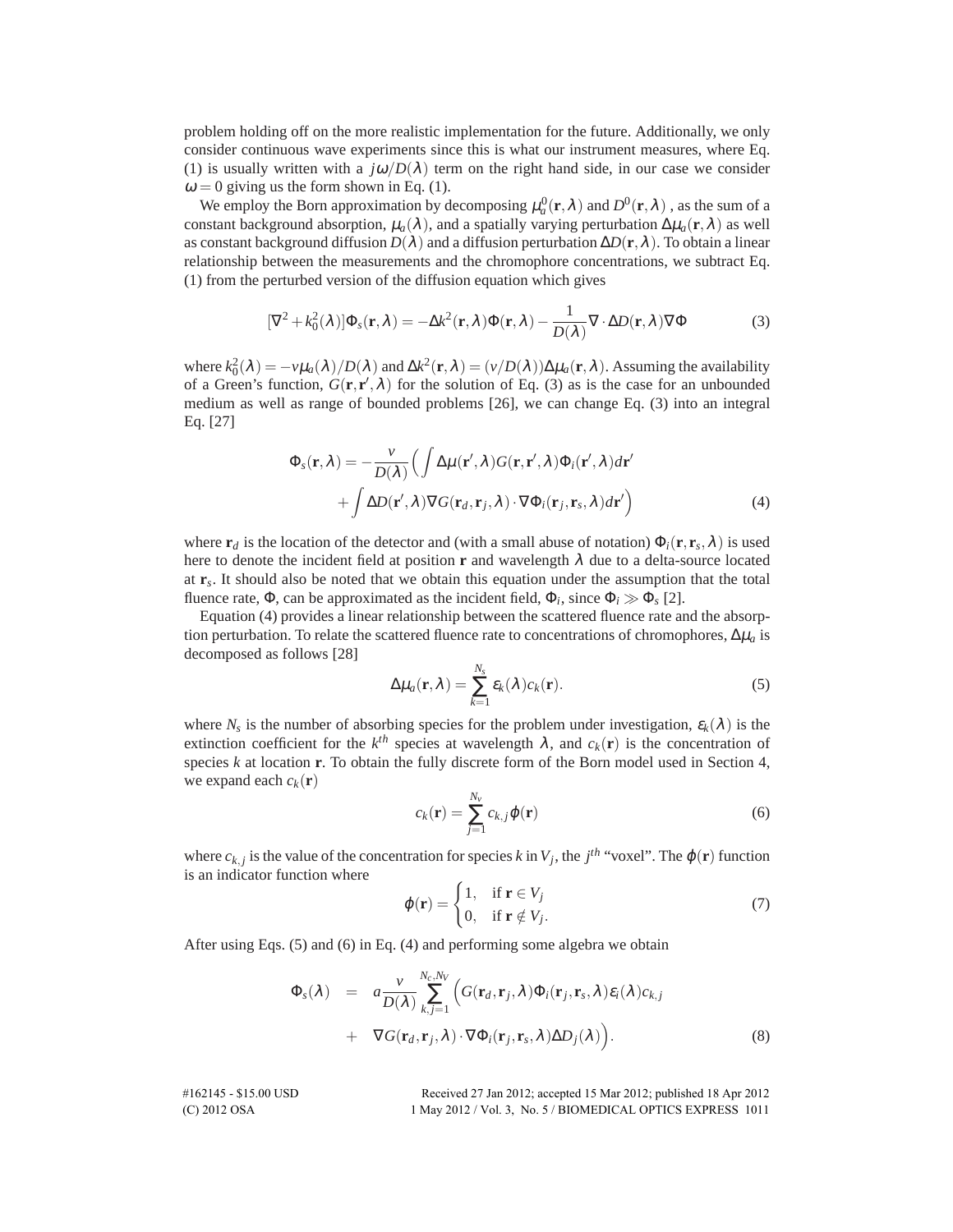We approximate Eq. (4) as the value at the center of each pixel multiplied by the area or volume of each pixel or voxel, so in Eq. (8) we use *a* as the area of a pixel. This setup is illustrated in Fig. 1(a).



Fig. 1. (a) The setup of sources and detectors for simulation reconstructions. Same orientation of axes is used for experimental data. (b) Definition of domains used for the parametric level-set methods.

Setting up the linear algebraic structure associated with Eq. (8) we define  $\mathbf{c}_k \in \mathbb{R}^{N_v}$  as the vector obtained by lexicographically ordering the unknown concentrations associated with the  $k^{th}$  chromophore and  $\mathbf{c}_{k+1} = \Delta \Psi'$  and  $\Phi_s(\lambda)$  is the vector of observed scattered fluence rate associated with all source-detector pairs collecting data at wavelength  $\lambda$ . Now, with  $N_{\lambda}$  the number of wavelengths used in a given experiment, Eq. (8) is written in matrix-vector notation as

$$
\begin{bmatrix}\n\Phi_s(\lambda_1) \\
\Phi_s(\lambda_2) \\
\vdots \\
\Phi_s(\lambda_{N_\lambda})\n\end{bmatrix} = \begin{bmatrix}\n\varepsilon_1(\lambda_1)\mathbf{K}_1^a & \varepsilon_2(\lambda_1)\mathbf{K}_1^a & \cdots & \varepsilon_{N_c}(\lambda_1)\mathbf{K}_1^a & \mathbf{K}_1^d \\
\varepsilon_1(\lambda_2)\mathbf{K}_2^a & \varepsilon_2(\lambda_2)\mathbf{K}_2^a & \cdots & \varepsilon_{N_c}(\lambda_2)\mathbf{K}_2^a & \mathbf{K}_2^d \\
\vdots & \vdots & \vdots & \vdots & \vdots \\
\varepsilon_1(\lambda_{N_\lambda})\mathbf{K}_{N_\lambda}^a & \varepsilon_2(\lambda_{N_\lambda})\mathbf{K}_{N_\lambda}^a & \cdots & \varepsilon_{N_c}(\lambda_{N_\lambda})\mathbf{K}_{N_\lambda}^a & \mathbf{K}_{N_\lambda}^d\n\end{bmatrix} \begin{bmatrix}\n\mathbf{c}_1 \\
\mathbf{c}_2 \\
\vdots \\
\mathbf{c}_{N_c}\n\end{bmatrix} \Leftrightarrow \Phi_s = \mathbf{K}\mathbf{c}
$$

It should be noted in Eq. (9) that the matrix has elements which are also the matrices  $\mathbf{K}_l^a$  and  $\mathbf{K}_l^d$ . The  $(m, j)^{th}$  element of the  $\mathbf{K}_l^a$  matrix is given by the product  $(v/D(\lambda_l))G(\mathbf{r}_m, \mathbf{r}_j, \lambda_l)\Phi_i(\mathbf{r}_j, \mathbf{r}_m, \lambda_l)$ , where *m* represents the *m*<sup>th</sup> source-detector pair and as before *j* represents the *j*<sup>th</sup> voxel. For  $\mathbf{K}^d_l$  the matrix elements are given by  $(v/D(\lambda_i))\nabla G(\mathbf{r}_m, \mathbf{r}_j, \lambda) \cdot \nabla \Phi_i(\mathbf{r}_j, \mathbf{r}_m, \lambda) \Delta D_j(\lambda).$ 

To evaluate the forward model for realistically sized problems, we compute the  $N<sub>\lambda</sub>$  matrices  $\mathbf{K}^a$  and  $\mathbf{K}^d$  and store it along with the  $N_\lambda \times N_c$  extinction coefficients. This reduces the amount of memory required for the reconstruction.

# **3. Parametric level-set method**

To counter the ill-posedness of the DOT problem we employ a Parametric Level-Set Method (PaLS). For the purpose of our paper we assume that all chromophore concentrations and diffusion coefficient perturbations are co-located. This choice is supported by reports in literature, where decrease in hemoglobin and water concentration along with scattering power are located at the cancer location and the lipid concentrations increase at the same location [29–31]. This means that the geometry of the anomaly in the medium is the same for all chromophores and

| #162145 - \$15.00 USD - | Received 27 Jan 2012; accepted 15 Mar 2012; published 18 Apr 2012 |
|-------------------------|-------------------------------------------------------------------|
| (C) 2012 OSA            | 1 May 2012 / Vol. 3, No. 5 / BIOMEDICAL OPTICS EXPRESS 1012       |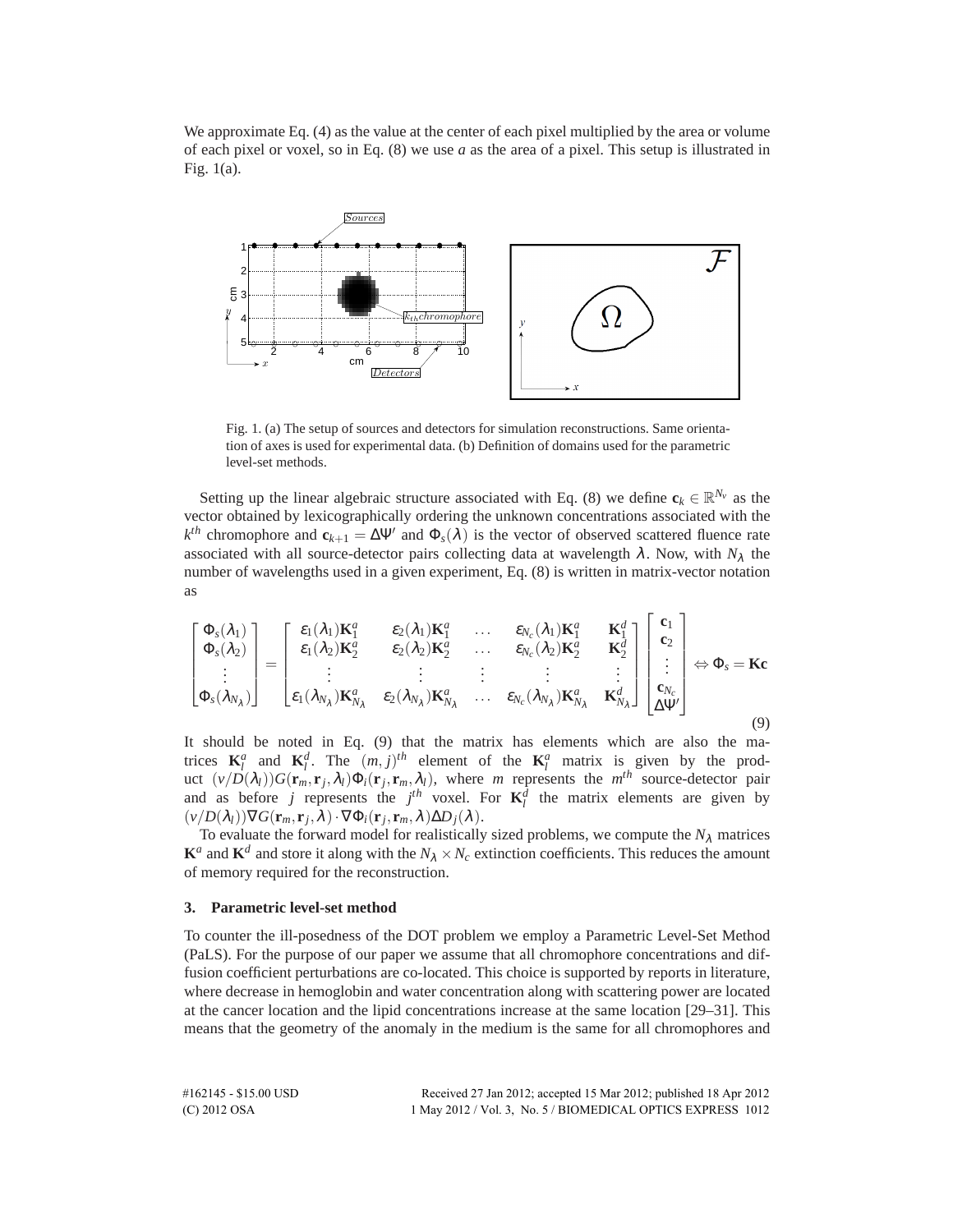diffusion amplitude. The domain  $\Omega \subset \mathscr{F}$  represents the support of the objects of interest, and  $\mathscr F$  represents the homogeneous background where the anomaly is located, shown in Fig. 1(b).

Since the same support is used for each object of interest the characteristic function describing the shape is defined as

$$
\chi(x, y) = \begin{cases} 1 & \text{if } (x, y) \in \Omega, \\ 0 & \text{if } (x, y) \in \mathcal{F} \backslash \Omega. \end{cases}
$$
 (10)

Then each image to be reconstructed can be written as

$$
c_k(x, y) = \chi(x, y)c_k^a + [1 - \chi(x, y)]c_k^b
$$
\n(11)

where  $k = 1, 2, ..., N_c + 1$ . In this formulation the unknown values are the constant concentration values of the anomaly and background,  $c_k^a$  and  $c_k^b$  respectively.

The characteristic function  $\chi(x, y)$  is defined to be the zero level set of a Lipschitz continuous object function  $\mathcal{O} : \mathcal{F} \longrightarrow \mathbb{R}$  such that  $\mathcal{O} > 0$  in  $\Omega(x, y), \mathcal{O} < 0$  in  $\Omega \setminus \mathcal{F}$  and  $\mathcal{O}(x, y) = 0$  in  $\partial \Omega$ . Using  $\mathcal{O}(x, y)$ ,  $\chi(x, y)$  is written as

$$
\chi(x, y) = H(\mathcal{O}(x, y))\tag{12}
$$

where  $H$  is the step function. In practice we use smooth approximations of the step function and the Dirac delta function denoted as  $H_{\varepsilon}$  and  $\delta_{\varepsilon}$  respectively where  $H_{\varepsilon}$  is computed as

$$
H_{\varepsilon}(x) = \begin{cases} 1 & \text{if } x > \varepsilon, \\ 0 & \text{if } x < -\varepsilon. \\ \frac{1}{2} \Big[ 1 + \frac{x}{\varepsilon} + \frac{1}{\pi} sin(\frac{\pi x}{\varepsilon}) \Big] & \text{if } |x| \le \varepsilon. \end{cases}
$$

and  $\delta_{\varepsilon}$  is computed as the derivative of  $H_{\varepsilon}$  [32, 33]. As discussed in Section 1 we represent the object function  $\mathcal{O}(x, y)$  parametrically, so instead of using a dense collection of pixel or voxel values [34], we represent it by using basis functions

$$
\mathcal{O}(x, y) = \sum_{i=1}^{L} a_i p_i(x, y)
$$
\n(13)

where  $a_i$ 's are the weight coefficients whereas  $p_i(x, y)$  are the functions which belong to the basis set of  $\mathcal{P} = \{p_1, p_2, ..., p_l\}$ . Possible choices for the  $\mathcal{P}$  basis set include polynomial or radial basis functions. For the purpose of this paper we use Gaussian basis function. The width and number of the Gaussians determines how coarse or fine the reconstruction will be, where a choice of few basis functions will, on the one hand, result in a reduced number of unknowns, it will on the other hand, give a coarser estimation of the shape, which can be a problem for imaging finer more complex structures. In the DOT case, where the physics in the forward model will only allow for a coarse reconstruction of the underlying structure, the Gaussian approach is sufficient, especially for the relatively simple geometries and concentrations presented in this paper. When we will move on to a more complicated non-linear model, the choice of the number and type of basis functions will be more important and should be based on a rigid mathematical framework. This is discussed further in Section 8.

In the PaLS formulation, all the parameters of the model are gathered in one vector  $\theta^T =$  $[c_a^1, c_a^2, \ldots, c_b^l, \mathbf{a}^T]$  where  $\mathbf{a} = [a_1, \ldots, a_L]^T$ . Now our forward model in Eq. (9) can be expressed as

$$
\Phi_s = \mathbf{K}(\theta) = \mathbf{Kc}(\theta) \tag{14}
$$

The forward model has now been parametrized with a vector containing all of the unknowns, which are far fewer then what a pixel based method would attempt to estimate.

| #162145 - \$15.00 USD | Received 27 Jan 2012; accepted 15 Mar 2012; published 18 Apr 2012 |
|-----------------------|-------------------------------------------------------------------|
| $(C)$ 2012 OSA        | 1 May 2012 / Vol. 3, No. 5 / BIOMEDICAL OPTICS EXPRESS 1013       |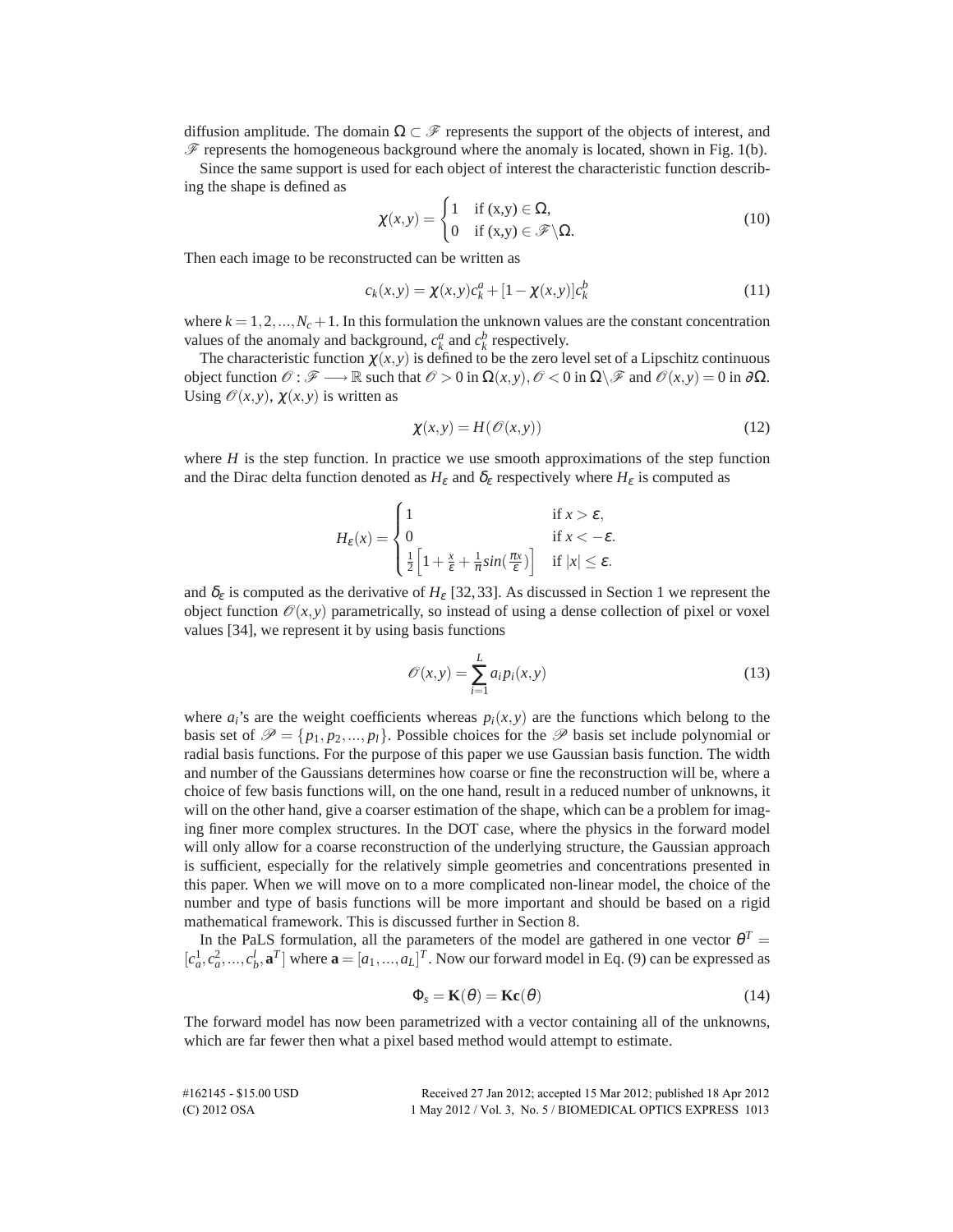#### **4. Inverse problem**

The inverse problem, that of using Φ*<sup>s</sup>* to recover the value of **c**, is solved as a Levenberg-Marquardt optimization problem of the form

$$
\hat{\mathbf{c}} = \underset{\mathbf{c}}{\text{argmin}} \|\mathbf{W}(\mathbf{K}(\theta) - \Phi_s)\|_2^2 \tag{15}
$$

The **W** matrix reflects the structure of the noise corrupting the data [2] . While a Poisson model is technically the most appropriate for DOT data, as is frequently done [35] we employ a Gaussian approximation in which independent, zero mean Gaussian noise is assumed to corrupt each datum. The reason for this is that with a sufficiently large number of detected photons, the Poisson statistics can be approximated by a Gaussian distribution [11]. Letting  $\sigma_m^2$  denote the variance of the noise corrupting the *m th* elements of Φ, **W** is constructed as a diagonal matrix with  $1/\sigma_m$  the  $m<sup>th</sup>$  element along the diagonal. For the experimental and simulated data the variance is calculated from

$$
\sigma_m^2 = \Omega(m) 10^{-\frac{SNR_m}{10}}.
$$
\n(16)

where  $\Omega(m)$  corresponds to the photon count for each source-detector pair. The SNR for each element of  $\Phi$  is then calculated from

$$
SNR_m = 10\log_{10}(\Omega(m)/\sqrt{\Omega(m)}).
$$
 (17)

In experimental data  $\sqrt{\Omega(m)}$  is the standard deviation of the Poisson noise distribution. The minimization of the cost function is then achieved by the Levenberg-Marquardt algorithm. For that purpose an error vector is introduced

$$
\varepsilon = \mathbf{W}(\mathbf{K}(\theta) - \Phi). \tag{18}
$$

which can be used to write the cost function in term of  $\varepsilon$  as

$$
M(\theta) = \varepsilon^T \varepsilon \tag{19}
$$

In order to employ the Levenberg-Marquardt algorithm, the calculation of the Jacobian matrix **J** is required. The Jacobian contains derivatives of  $\varepsilon$  with respect to each element in the parameter vector  $\theta$ 

$$
\mathbf{J} = \left[ \frac{\partial \boldsymbol{\varepsilon}(\boldsymbol{\theta})}{\partial \{c_a^1, \dots c_b^l, \mathbf{a}\}} \right] \tag{20}
$$

The solution is then obtained by updating  $\theta$  at each iteration as  $\theta^{n+1} = \theta^n + \mathbf{h}$  where  $\mathbf{h}$  is the solution to the following linear system

$$
(\mathbf{J}^T \mathbf{J} + \rho \mathbf{I})\mathbf{h} = -\mathbf{J}^T \varepsilon \text{ with } \rho \ge 0
$$
 (21)

where **I** is the identity matrix,  $\rho$  is the damping parameter affecting the size and direction of **h** and found via and appropriate line search algorithm [36]. The stopping criteria used when iterating Eq. (21) is the discrepancy principle [37], in that the iterations are stopped when the norm of the residual has reached the noise level within a certain tolerance.

When estimating the parametric vector, we employ a cyclic coordinate decent strategy [38] Essentially this is equivalent to estimating the shape only at even iterations and the concentration values at odd iterations. This is repeated until stopping criteria is reached. This process is expressed in pseudo-code in Algorithm 1, where  $J_v$  and  $J_s$  denote the Jacobian strictly for the concentration value and shape, respectively, and  $\tau_i$  represents a tolerance for the stopping critera.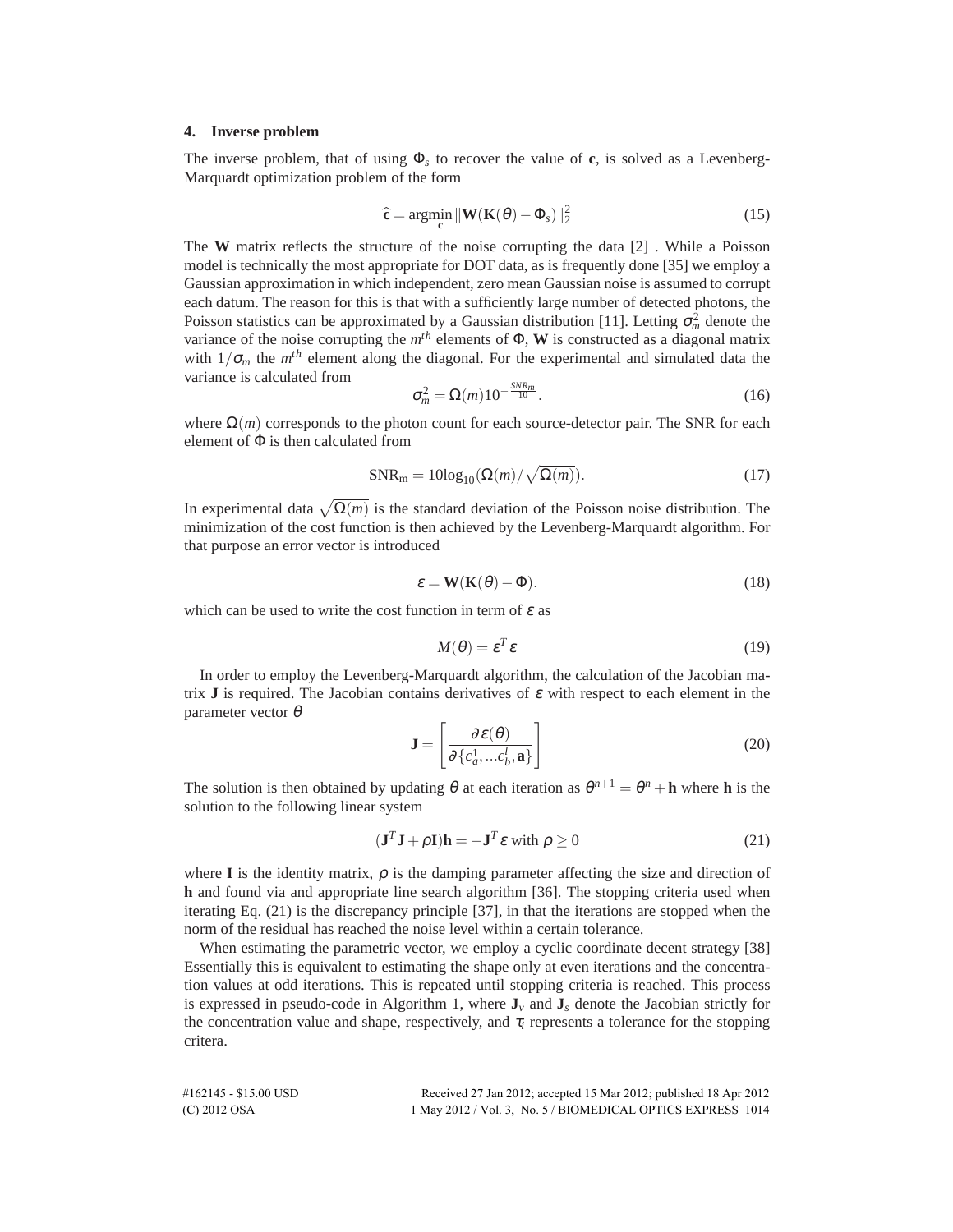**Algorithm 1** Matlab-like code for estimating shape and concentration value

```
while \varepsilon < \tau_1 do
      while \varepsilon \leq \tau_2 do
             (\mathbf{J}_{\nu}^T \mathbf{J}_{\nu} + \rho \mathbf{I}) \mathbf{h}_{values} = -\mathbf{J}_{\nu}^T \boldsymbol{\varepsilon}end while
      while \varepsilon < \tau_3 do
             (\mathbf{J}_s^T \mathbf{J}_s + \rho \mathbf{I}) \mathbf{h}_{shape} = -\mathbf{J}_s^T \mathbf{\varepsilon}end while
       \theta^{n+1} = \theta^n + [\mathbf{h}_{values}; \mathbf{h}_{shape}]end while
```
# **5. Simulation analysis**

The arrangement of sources and detectors with respect to the simulated turbid medium is displayed in Fig. 1(a). This arrangement of sources and detectors is chosen to represent a common setup in optical mammography where the breast is compressed between two planes containing sources and detectors [28]. The source-detector separations were set to 5 cm as is shown in Fig. 1(a). In simulations, we reconstruct concentration images of oxygenated and deoxygenated hemoglobin, HbO<sub>2</sub> and HbR respectively, along with lipid and water concentration and diffusion amplitude. These chromophores are chosen since they mainly cause near-infrared absorption in breast tissue [39], and breast cancer tumours have been found to have higher  $HbO<sub>2</sub>$  and HbR concentrations than normal tissue [40].

In simulations, values for  $\Psi$  and *b* are obtained from [41] for the female breast. Values for  $\mu_a$ are calculated from extinction coefficients, which are in the units cm−<sup>1</sup> /mM and are obtained from data tabulated by Scott Prahl [42]. The concentration in the simulated images are defined in units of millimolars or millimoles per liter,  $mM$  for HbO<sub>2</sub> and HbR. For water and lipid the concentrations are in percent by volume and the diffusion amplitude is measured in units of millimeter. The background has HbR concentration of  $0.01$  mM,  $HbO<sub>2</sub>$  concentration of  $0.01$ mM, lipid concentration of 32%, water concentration of 13% and Ψ′ is set to 1.6 mm. The target concentration of the object of interest is set to 0.015 mM, 0.012 mM, 50 %, 20 % and 0.25 mm for Hb02, HbR, lipid, water and  $\Delta\Psi'$ , respectively.

The simulation set is created with all chromophore concentrations and diffusion perturbations in the same location with different target values. The co-located geometry is chosen since it is likely for chromophore concentrations to have similarly located geometries in the real breast [29, 30]. The ground truth images for simulations are shown in Fig. 6. Reconstruction is done for these images to explore effects of adding hyperspectral information to the problem, i.e. the improvement in quantitative accuracy and the reduction of crosstalk where a concentration of one chromophore creates a false concentration in an image for another chromophore as well as the performance of the shape based approach. The process is initialized with 21 Gaussian basis functions with width of approximately 8 pixels placed uniformly on a grid over the whole medium to be imaged. A representative image of the order of the basis functions is shown in Fig. 2(a). For all experiments presented in this paper, the *ai*'s weight coefficients are initialized to 1.

To best understand the utility of a hyperspectral data set, we employ the Born model to generate simulated data. Though this may not be realistic, it allows us to avoid the confounding factor of model mismatch in evaluating the inversion method being considered in this paper. Moreover, the shortcomings of this approach are mitigated in Section 7.2, where we consider the processing of experimental data which, obviously, are not the product of the Born model.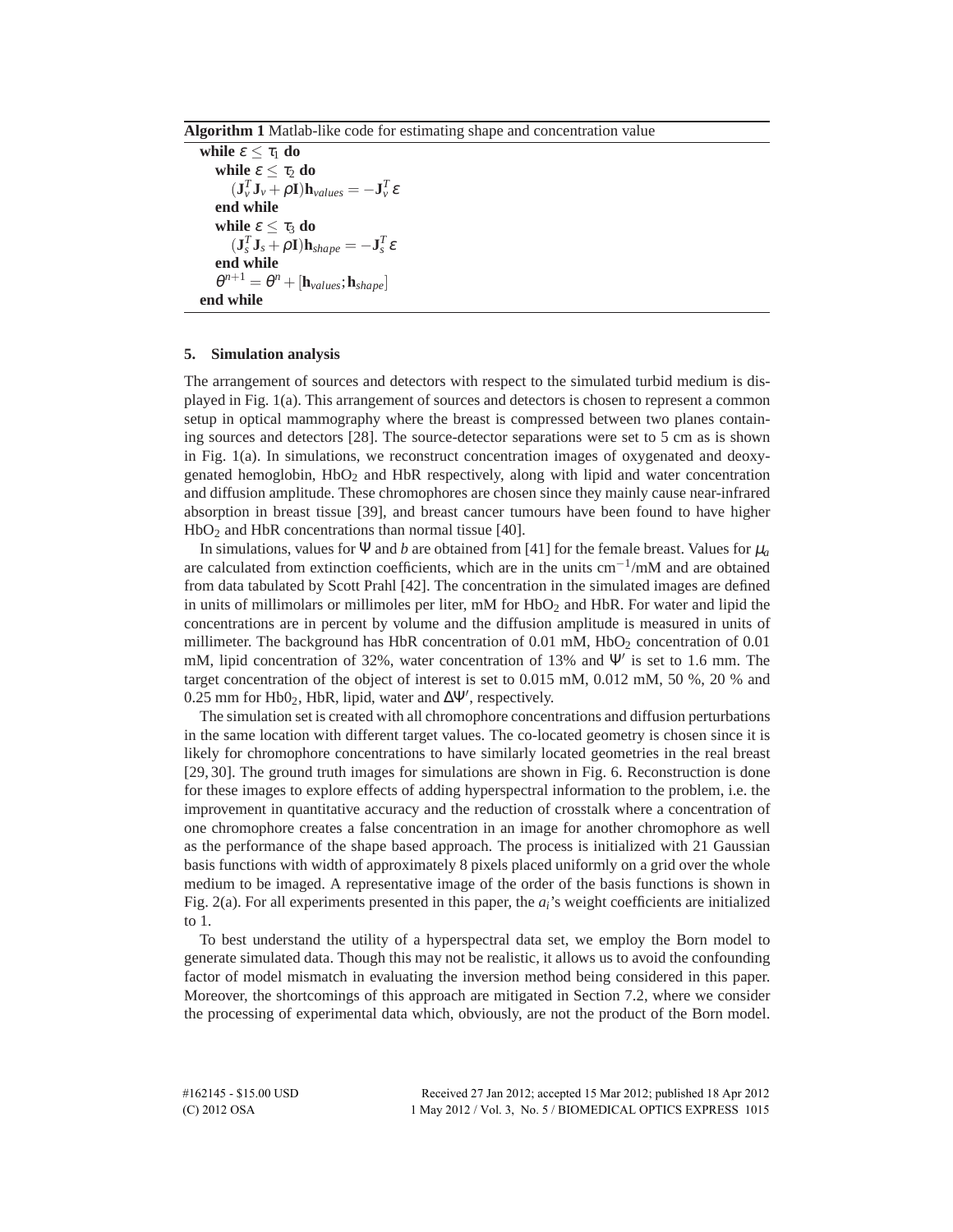

Fig. 2. (a) Order of the basis functions used for the PaLS method. (b) Absorption spectra of the ink and dye solutions chromophores used in experimental measurements. Specifically chosen wavelengths are marked with an asterisk.

In a bit more detail, the data we use for our simulation analysis are computed as

$$
\Phi = Kc + n \tag{22}
$$

where **c** are the simulated concentration images for all chromophores and diffusion amplitude, whereas **n** represents additive noise. Specifically, as in [2] **n** is a vector of zero mean, independent Gaussian random variables with variances  $\sigma_m^2$ , defined in Eq. (16), chosen such that a pre-determined signal to noise ratio (SNR) is achieved. This SNR is calculated from Eq. (17).

The reconstructed images are evaluated in three ways: through visual inspection, using mean square error (MSE) as a measure of overall quantitative accuracy for each chromophore, and examining the Dice coefficient to judge how well the concentrations are located. For the *k th* chromophore, the mean square error is computed by using the following Eq.

$$
MSE_k = \frac{\|\mathbf{c}_k - \widehat{\mathbf{c}}_k\|_2}{\|\mathbf{c}_k\|_2}
$$
(23)

Along with using MSE to judge the accuracy of the reconstruction, we also employ a Dice Coefficient to quantitatively analyze how well the shape based approach localizes the reconstruction [43,44]. If *S* is the reconstructed image and *G* is the ground truth created for each set, the Dice coefficient between *S* and *G* can be defined as

$$
D(S, G) = \frac{2|S \cap G|}{|S| + |G|}
$$
 (24)

|*S*∩ *G*| contains all pixels that belong to the detected segment as well as the ground truth segment, so that if *S* and *G* are equal the Dice coefficient is equal to one, indicating an accurate reconstruction. To compute the  $D(S, G)$  we use the characteristic function,  $\chi$ , which essentially works as a binary map of the reconstructed anomaly where the object of interest is represented by 1's.

# **6. Experimental analysis**

Physical measurements were performed in order to validate the simulation results, where the data used in this paper has previously been used in [10]. We use the same data again since we are using a completely new image formation process which results in a significant improvement in reconstructions. The background medium consists of water and milk in the ratio of 2:1,

| #162145 - \$15.00 USD | Received 27 Jan 2012; accepted 15 Mar 2012; published 18 Apr 2012 |
|-----------------------|-------------------------------------------------------------------|
| $(C)$ 2012 OSA        | 1 May 2012 / Vol. 3, No. 5 / BIOMEDICAL OPTICS EXPRESS 1016       |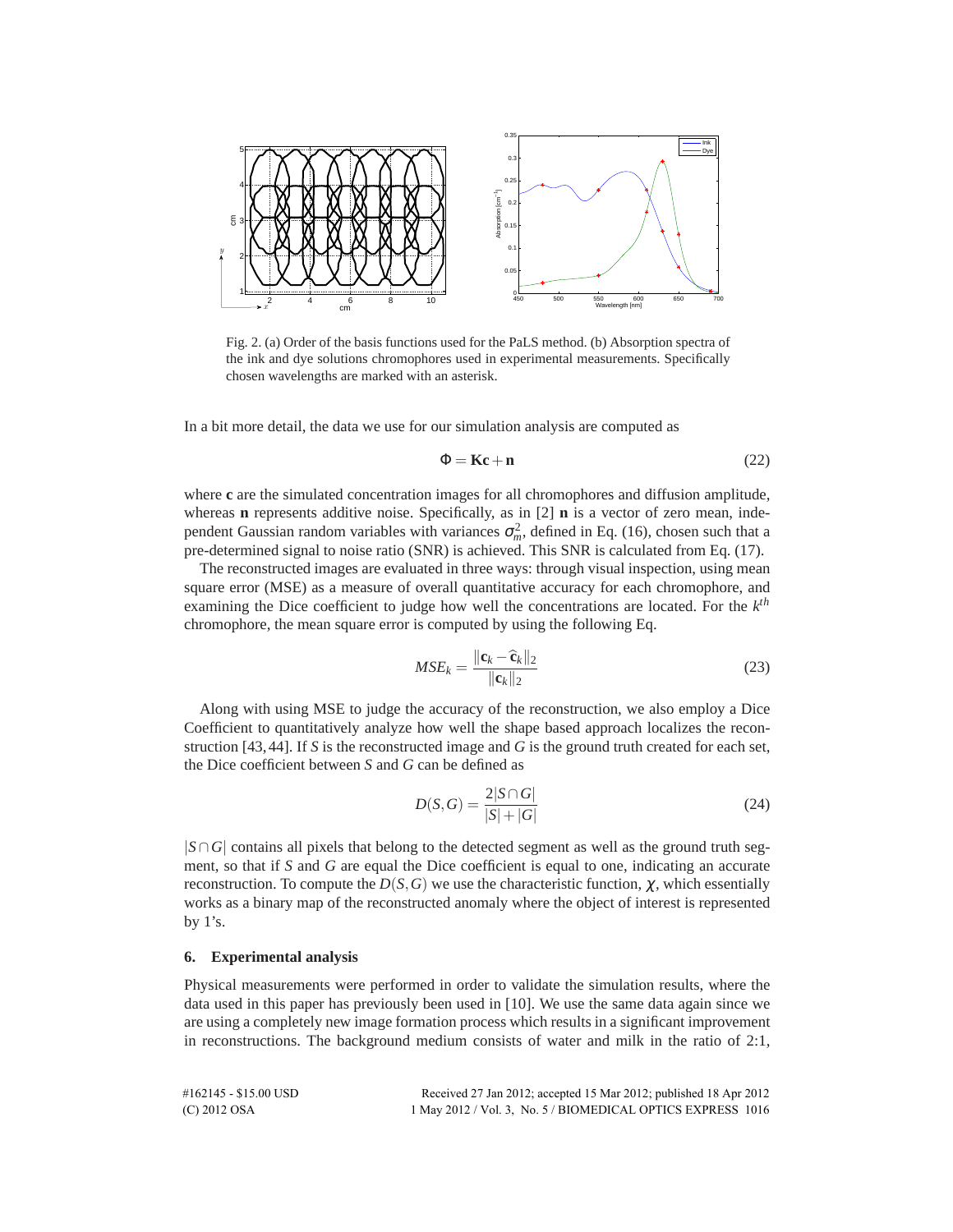respectively. Milk, with 2% fat, is used due to the similarities of the optical properties to human breast tissue. Black India ink and blue food dye were added to mimic tissue chromophores. The ink and dye are mixed into the background of milk and water to achieve  $\mu_a = 0.029 \text{ cm}^{-1}$ , at 600 nm, which is in the range of optical absorption of the female breast [45, 46].

The absorption spectra for the ink and dye inclusions, shown in Fig. 2(b), have the most significant effect in the 450-700 nm range. These chromphores are chosen because the spectral shapes of their absorption are similar to those of HbO2 and HbR and have been widely used in literature [47, 48]. Therefore, the 6 specifically chosen wavelengths were selected from this region where these chromophores had the most significant absorption.

In order to obtain multi- and hyperspectral reconstruction values for  $\mu_a$  and  $D(\lambda)$  the background has to be known. In the experimental measurements we assume constant scattering, therefore we are not trying to estimate the perturbation,  $\Delta D(\mathbf{r}, \lambda)$ , as was done in simulations. Therefore we have the unperturbed representaion of the reduced scattering coefficient,  $\mu_s'$ , is given by

$$
\mu_s' = \Psi \left(\frac{\lambda}{\lambda_0}\right)^{-b}.\tag{25}
$$

The diffusion coefficient relates to the reduced scattering coefficient through,  $D(\lambda) = \nu/3\mu_s'$ . Phase, amplitude and average intensity data are obtained at two wavelengths using a frequencydomain tissue spectrometer to estimate the Ψ and *b* parameters in Eq. (25) as  $\Psi = 6.5$  cm<sup>-1</sup> and  $b = 0.4$ . This allows us to extrapolate values for  $\mu_s'$  at any wavelength [49]. Determining spectrally extrapolated values for the absorption coefficient is harder. Since  $\mu_a$  does not follow a law like  $\mu'_s$ , values are estimated using extinction coefficient data for ink, dye, milk and water. These extinction coefficient are measured in a standard spectrophotometer.



Fig. 3. (a) Absorption spectra for the background,  $\mu_a$ , and the inclusion,  $\mu_a + \Delta \mu_a$ , in experimental set 1, containing 10% ink and 90% dye. (b) Contrast between the background and the inclusion for experimental set 1.

In our experiments, two phantom inclusions, named set 1 and set 2, are created for different absorption contrasts relative to the background in the range of 3:1 to 1:1. The inclusion in set 1 contains 10% ink and 90% dye and the inclusion for set 2 contains 70% dye and 30% ink. This contrast range is comparable to traditional tumor contrasts reported in literature, which have been close to 3:1 and lower [50]. Reconstructions are done for 126 wavelengths equally spaced over the whole spectrum and 6 specifically chosen wavelengths as  $\lambda = [480, 550, 610,$ 630, 650, 690] nm. The wavelengths are chosen around the isosbestic point, where the contrast between the chromophores is the highest and where each chromophore has highest absorption. The absorption spectra and the contrast over the spectrum for set 1 and set 2 are shown in Fig. 3 and Fig. 4, respectively.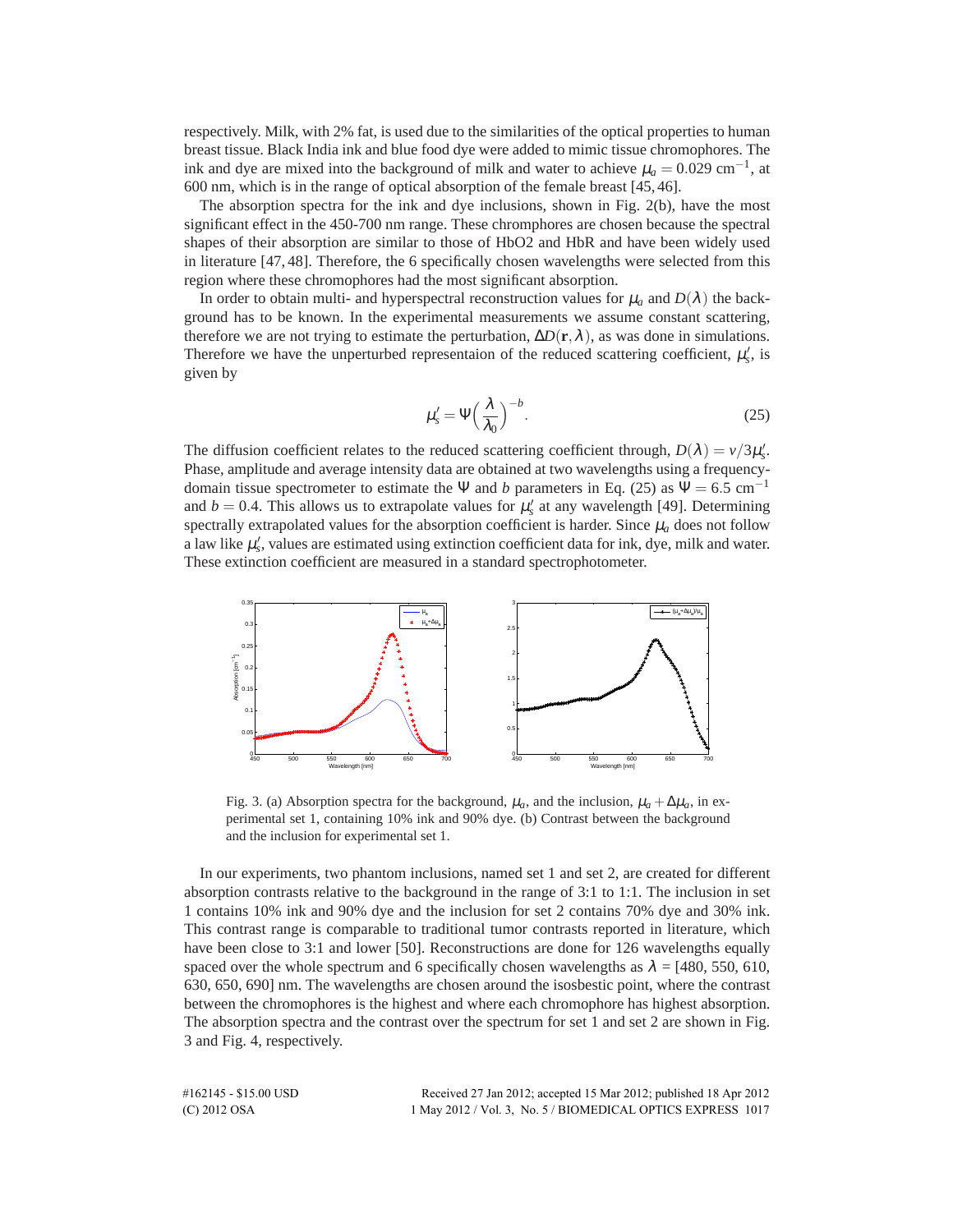

Fig. 4. *(a) Absorption spectra for the background,*  $\mu_a$ *, and the inclusion,*  $\mu_a + \Delta \mu_a$ *, in experimental set 2, containing 70% ink and 30% dye. (b) Contrast between the background and the inclusion for experimental set 2.*

For both experimental sets 1 and 2, a single 25 cm long transparent cylindrical inclusion containing ink and dye solutions is placed in the background medium. Optical properties are assumed constant along the z-axis. For the light source, an arc lamp is used which delivers light with an average illumination power of 280 mW, that translates into a power density of 3.96 W/cm<sup>2</sup>. For three different locations, at  $x \pm 1$  cm, a 5 mm diameter collection optical glass fiber bundle is placed on the opposite side of the inclusions (at a y-axis separation of 5 cm). Experiments are made with the light source placed in succession at 8 positions with 1 cm increments for total of 24 source-detector pairs. To ensure that approximately the same amount of photons are collected for both hyperspectral and multispectral reconstructions, two exposure times are used for the CCD camera, a longer one of 10 s for the 6 wavelength case and 500 ms for the 126 wavelength case. Since the goal of this paper is to demonstrate the improvement of including hyperspectral information, we present an ideal case where the signal to noise ratio is large, thereby providing a best-case scenario for the few wavelength reconstruction against which we compare our approach as well as using realistic absorption contrasts for the inclusions. Further details on the experimental setup can be found at [10].

In our experimental setup, we measure the incident field before the perturbation is put into the medium. Then the scattered field is computed as a dataset that has the unperturbed dataset subtracted from it. For *in vivo* measurements it is possible to use *a priori* structural information from other modalities, e.g. MRI, to estimate the incident field by determining the optical properties of the assumed piecewise constant chromophore distribution over these segments [51].

A comparison of the absolute concentrations,  $\hat{\mathbf{c}}_i$  and relative concentration,  $\hat{\mathbf{c}}_i^r$  to target concentration values is done to test the accuracy of the reconstructions. The relative concentrations for ink are calculated as

$$
\widehat{\mathbf{c}_{ink}^r} = \widehat{\mathbf{c}_{ink}} / (\widehat{\mathbf{c}_{ink}} + \widehat{\mathbf{c}_{dye}})
$$
\n(26)

and similarly for dye [52,53]. The relative concentration is calculated from the peak concentration value in each reconstruction. This allows us to inspect how well our approach manages to separate and estimate each species of chromophores in the process.

# **7. Results**

# *7.1. Simulations*

In Fig. 5 reconstruction results using the pixel based method are shown for 8 wavelengths,  $\lambda =$ [660, 734, 760, 808, 826, 850, 930, 980] nm and hyperspectral reconstruction using 176 wavelengths, which are equally spaced over the 650-1000 nm range. In the 8 wavelength case the

| #162145 - \$15.00 USD | Received 27 Jan 2012; accepted 15 Mar 2012; published 18 Apr 2012 |
|-----------------------|-------------------------------------------------------------------|
| $(C)$ 2012 OSA        | 1 May 2012 / Vol. 3, No. 5 / BIOMEDICAL OPTICS EXPRESS 1018       |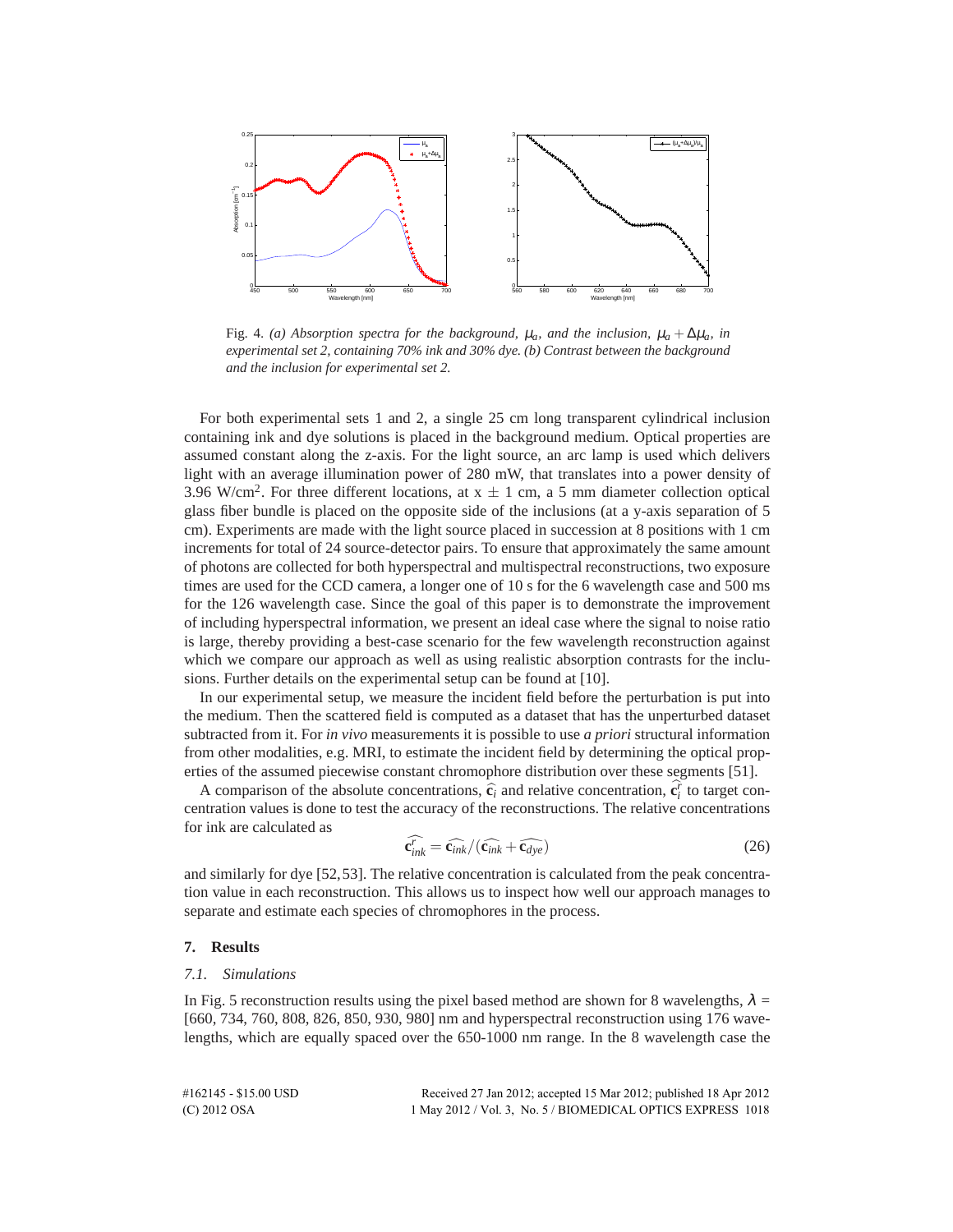

Fig. 5. Reconstruction using a pixel based method. Middle column of images are generated with 8 wavelengths and rightmost images are generated with 176 wavelengths. From top to bottom the rows show HbO2, HbR, lipid, water and diffusion amplitude, respectively. Concentration units are in mM.

Table 1. The MSE is compared for each chromphore for multiple wavelength choices. In each case the reconstructions are done with equally spaced wavelengths over the spectrum except for the 8 wavelength case.

| Pixel based method |                                                                                             |       |       |       |       |  |  |  |  |  |  |
|--------------------|---------------------------------------------------------------------------------------------|-------|-------|-------|-------|--|--|--|--|--|--|
| #λ                 | <b>MSED</b><br>MSE HbO <sub>2</sub><br>MSE HbR<br><b>MSE</b> Lipid<br>MSE H <sub>2</sub> O  |       |       |       |       |  |  |  |  |  |  |
| 8                  | 0.075                                                                                       | 0.030 | 0.048 | 0.010 | 0.052 |  |  |  |  |  |  |
| 176                | 0.062                                                                                       | 0.021 | 0.034 | 0.015 | 0.030 |  |  |  |  |  |  |
|                    | PaLS method                                                                                 |       |       |       |       |  |  |  |  |  |  |
| # $\lambda$        | MSE HbO <sub>2</sub><br>MSE D<br><b>MSE HbR</b><br><b>MSE</b> Lipid<br>MSE H <sub>2</sub> O |       |       |       |       |  |  |  |  |  |  |
| 8                  | 0.07                                                                                        | 0.03  | 0.12  | 0.06  | 0.08  |  |  |  |  |  |  |
| 176                | 0.02                                                                                        | 0.008 | 0.01  | 0.02  | 0.01  |  |  |  |  |  |  |

6 first wavelengths are optimally chosen according to [54] with two wavelengths added where water and lipids have peak absorption. Reconstructed images created with the PaLS method are shown in Fig. 6. In simulations the SNR is set to 30 dB, as it is defined by Eq. (16) and Eq. (17). When comparing the pixel based reconstruction in Fig. 5 to the PaLS reconstruction in Fig. 6, it is evident that the PaLS method provides superior reconstructions. Examining the PaLS results, the 8 wavelength case shows reasonable accuracy along the *x* axis but rather diffuse results in *y*. We also see noticeable artifacts in the reconstructions. Considering the concentration values, the values for HbO2, HbR and water concentration come close to the actual value. Moving to hyperspectral information, the reconstruction becomes more accurate, estimating the shape close to the ground truth. It should also be noted that the runtime for each reconstruction for the PaLS method is significantly shorter compared to the pixel-based method. A PaLS reconstruction takes around 30 seconds, which is 3-4 times faster than a pixel-based method. Additionally, we do not employ any regularization parameters, freeing us from finding the optimal reconstruction using regularization. This is a major improvement in moving from a pixel-based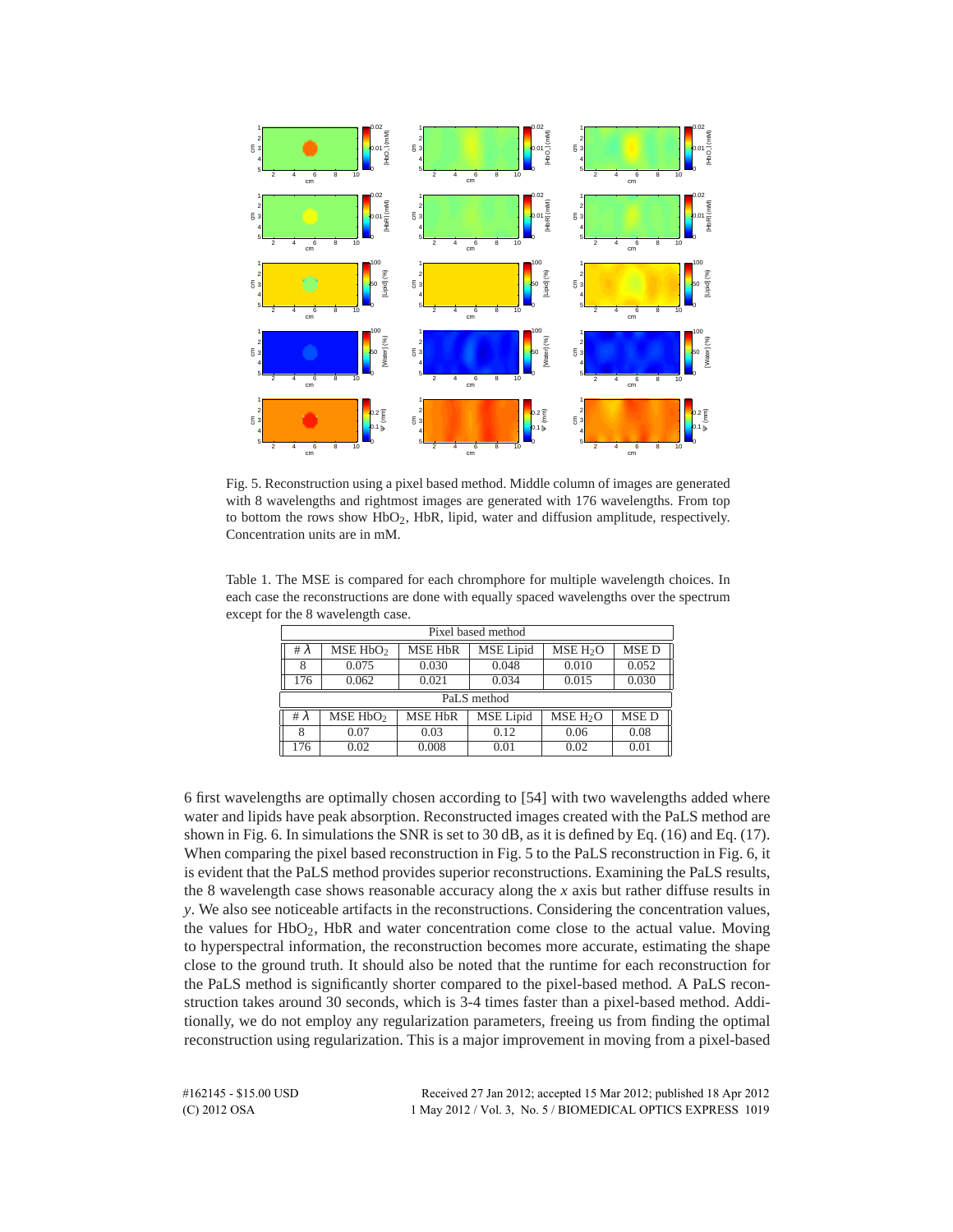Table 2. *D*(*S*,*G*) is compared for each chromphore for multiple wavelength choices. In each case the reconstructions are done with equally spaced wavelengths over the spectrum except for the 8 wavelength case.  $D(S, G)$  is calculated comparing 80% of the target peak to the reconstruction.



Fig. 6. Reconstruction using the PaLS method. Middle column of images are generated with 8 wavelengths and rightmost images are generated with 176 wavelengths. From top to bottom the rows show HbO<sub>2</sub>, HbR, lipid, water and diffusion amplitude, respectively. Concentration units are in mM.

approach to the PaLS method.

The comparison of the Dice coefficient between the PaLS method and pixel-based is tricky, since for the pixel-based method the Dice coefficient is plotted as a function of a threshold. This threshold is required to create a binary map of the location on the anomaly. If the threshold is chosen to only leave extreme peak concentration values in each image, the Dice coefficient would be low due to edge artifacts as in Fig. 7(b). Therefore, in simulations we compare  $D(S, G)$ for the pixel based reconstructions using a threshold of 80% to  $D(S, G)$  of the PaLS reconstructions. The improvement of the PaLS method is confirmed quantitatively through  $D(S, G)$  and MSE displayed in Table 2 and Table 1, respectively. The Dice coefficient, shown in Table 2, gives a clear view of how the shape estimation improves by added wavelengths, where  $D(S, G)$ approaches 1 for the hyperspectral case and the PaLS method shows superior performance in the MSE values.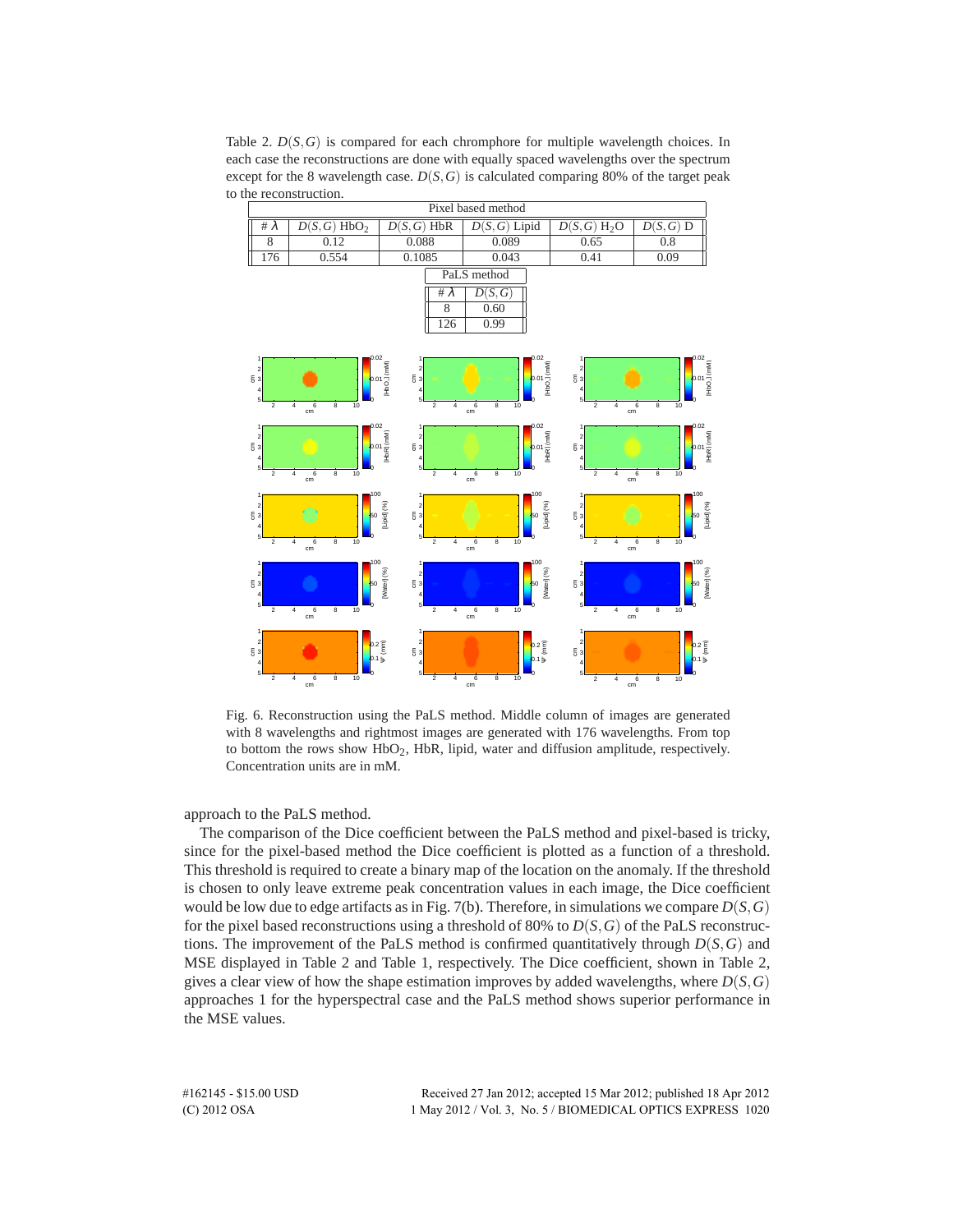# *7.2. Experimental validation*









(c) 10% ink and 90% dye, 126 wavelengths used. (d) 70% ink and 30% dye, 126 wavelengths used.

Fig. 7. Pixel reconstruction from both experimental sets, set 1 containing 10% ink and 90% dye and set 2 70% ink and 30% dye.

Pixel based reconstructions of absolute concentrations for both experimental sets are shown in Fig. 7 and PalS approach reconstructions in Fig. 8. As expected, the hyperspectral information provides improved reconstruction for both the pixel-based and PaLS methods. The pixel based results had previously been reported in [10]. Focusing on the PaLS methods, it is evident that forming the reconstruction with shape-based constraints yields improved results. The estimation of relative concentrations and MSE of the absolute values are examined in Table 4 and Table 5 for the pixel-based and PaLS method, respectively. The relative concentration values are better estimated in both cases using the PaLS method, although the hyperspectral method does not show significant improvement for experimental set 2, which was also the case for the pixel based method. Examining the images along with the MSE values for experimental set 1, Fig. 7-8(a) and (c), it is noticeable how the reconstruction does not resolve the structure particurarly well along the *x* axis. This is somewhat unexpected since in DOT resolving depth information, on the *y* axis, is usually the more difficult problem. This is noticeable for both the pixel based and PaLS methods, although the PaLS method outperforms the pixel based method, especially in removing edge artifacts. This streaking in the *x* direction is most likely a combination of how the Gaussian basis are placed within the imaging medium, and measurement error in placing the source and detectors when taking the reference measurement.

For both experimental sets, the PaLS method resolves the location and the shape of the inclusion more accurately, which is verified by the calculation of the Dice coefficient shown in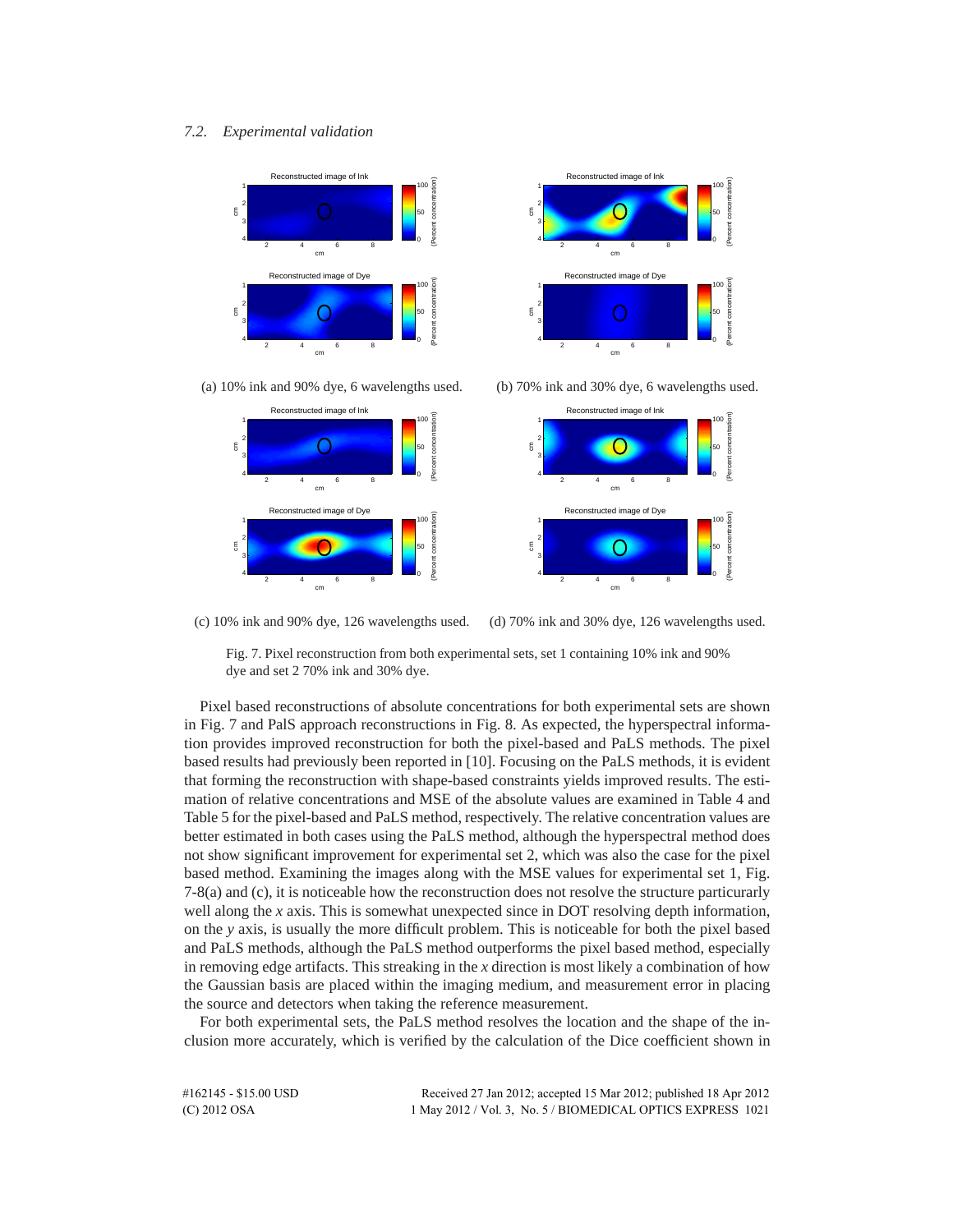Table 3, the improvement is notable when compared to the pixel-based reconstruction. As discussed in Section 7.1 a choice of a threshold is needed to compare  $D(S, G)$  between pixel based reconstructions and the PaLS method. For the experimental reconstructions we use a threshold of 50% to compare *D*(*S*,*G*) of the PaLS reconstructions. This demonstrates the usefulness of the PaLS method correctly and accurately localizing the anomaly. The PaLS method does very well with eliminating edge artifacts that were severe when doing pixel-based reconstructions for the same data set. These effects are very noticeable in Fig. 7(b) and (d), where, especially in the multispectral case, the edge artifacts were significant. Comparing that to the same data in Fig. 8(b) and (d) it is obvious that the improvement is significant.

Table 3. *D*(*S*,*G*) is compared for each chromphore for multiple wavelength choices. In each case the reconstructions are done with equally spaced wavelengths over the spectrum except for the 6 wavelength case where we use optimally chosen wavelengths.  $D(S, G)$  is calculated comparing the half maximum of the target peak to the reconstruction.

| Pixel based method |                 |       |                 |       |  |  |  |  |  |
|--------------------|-----------------|-------|-----------------|-------|--|--|--|--|--|
|                    | $D(S, G)$ Set 1 |       | $D(S, G)$ Set 2 |       |  |  |  |  |  |
| #λ                 | Ink             | Dve   | Ink<br>Dve      |       |  |  |  |  |  |
| 6                  | 0.143           | 0.113 | 0.139           | 0.145 |  |  |  |  |  |
| 126                | 0.142           | 0.114 | 0.145           | 0.140 |  |  |  |  |  |

| PaLS method |                 |                 |  |  |  |  |  |  |
|-------------|-----------------|-----------------|--|--|--|--|--|--|
| # $\lambda$ | $D(S, G)$ Set 1 | $D(S, G)$ Set 2 |  |  |  |  |  |  |
|             | 0.27            | 0.33            |  |  |  |  |  |  |
| 126         | 0.37            | 0.80            |  |  |  |  |  |  |

Table 4. Comparison of  $\hat{\mathbf{c}}_i$  and  $\hat{\mathbf{c}}_i^r$  to target concentration values for experimental results, for the pixel-based method. Best performance is highlighted in bold.

| Experimental set 1, 10% ink and 90% dye |     |                |                              |                                      | Experimental set 2, 70% ink and 30% dye |      |             |                |                              |                                   |            |
|-----------------------------------------|-----|----------------|------------------------------|--------------------------------------|-----------------------------------------|------|-------------|----------------|------------------------------|-----------------------------------|------------|
| Fig.                                    | #λ  | <b>Species</b> | $\widehat{\mathbf{c}}_i$ [%] | $\lceil 96 \rceil$<br>$\mathbf{c}^r$ | <b>MSE</b>                              | Fig. | # $\lambda$ | <b>Species</b> | $\widehat{\mathbf{c}}_i$ [%] | ${\bf c}^r$<br>$\lceil \% \rceil$ | <b>MSE</b> |
| 7(a)                                    |     | Ink            |                              |                                      | $1.8\,$                                 | 7(b) | 6           | Ink            | 56                           | 82                                | 1.8        |
| 7(a)                                    |     | Dve            | 27                           | 96                                   |                                         | 7(b) | 6           | Dve            |                              | 18                                | $1.0\,$    |
| 7(c)                                    | 126 | Ink            |                              | 16                                   | 2.8                                     | 7(d) | 126         | Ink            | 65                           | 61                                | 1.4        |
| 7(c)                                    | 126 | Dve            | 88                           | 84                                   | 1.2                                     | 7(d) | 126         | Dve            | 41                           | 39                                | 2.0        |

Table 5. Comparison of  $\hat{\mathbf{c}}_i$  and  $\hat{\mathbf{c}}_i^r$  to target concentration values for experimental results, for the PaLS method. Best performance is highlighted in bold.

| Experimental set 1, 10% ink and 90% dye |             |                |                            |                                            |            |      | Experimental set 2, 70% ink and 30% dye |                |                            |                                 |            |
|-----------------------------------------|-------------|----------------|----------------------------|--------------------------------------------|------------|------|-----------------------------------------|----------------|----------------------------|---------------------------------|------------|
| Fig.                                    | # $\lambda$ | <b>Species</b> | $\widehat{\mathbf{c}}$ [%] | $\lceil \frac{9}{6} \rceil$<br>${\bf c}^r$ | <b>MSE</b> | Fig. | # $\lambda$                             | <b>Species</b> | $\widehat{\mathbf{c}}$ [%] | $\lceil\% \rceil$<br>${\bf c}'$ | <b>MSE</b> |
| 8(a)                                    |             | Ink            | 4.8                        | 21.0                                       |            | 8(b) | h                                       | Ink            | 38.3                       | 80.0                            |            |
| 8(a)                                    |             | Dve            | 17.9                       | 79.0                                       | 0.9        | 8(b) | h                                       | Dve            | 9.6                        | 20.0                            | 0.8        |
| 8(c)                                    | 126         | Ink            | 5.8                        |                                            | 1.1        | 8(d) | 126                                     | Ink            | 27.6                       | 81.0                            | 0.6        |
| 8(c)                                    | 26          | Dve            | 69.0                       | 92.3                                       | 0.8        | 8(d) | 126                                     | Dve            | 6.4                        | 19.0                            | 0.7        |

#### **8. Conclusion**

In this paper, using simulations and experimental measurements we have shown that the PaLS method provides more accurate estimation of chromophore concentrations than a regularized pixel-based inversion scheme. Hyperspectral information results in improved performance in terms of both MSE and spatial localization as measured using the Dice coefficient. The parametric approach is shown to give significant improvements to image reconstruction decreasing run time of the iterative process and increasing the quality of reconstructed images. The PaLS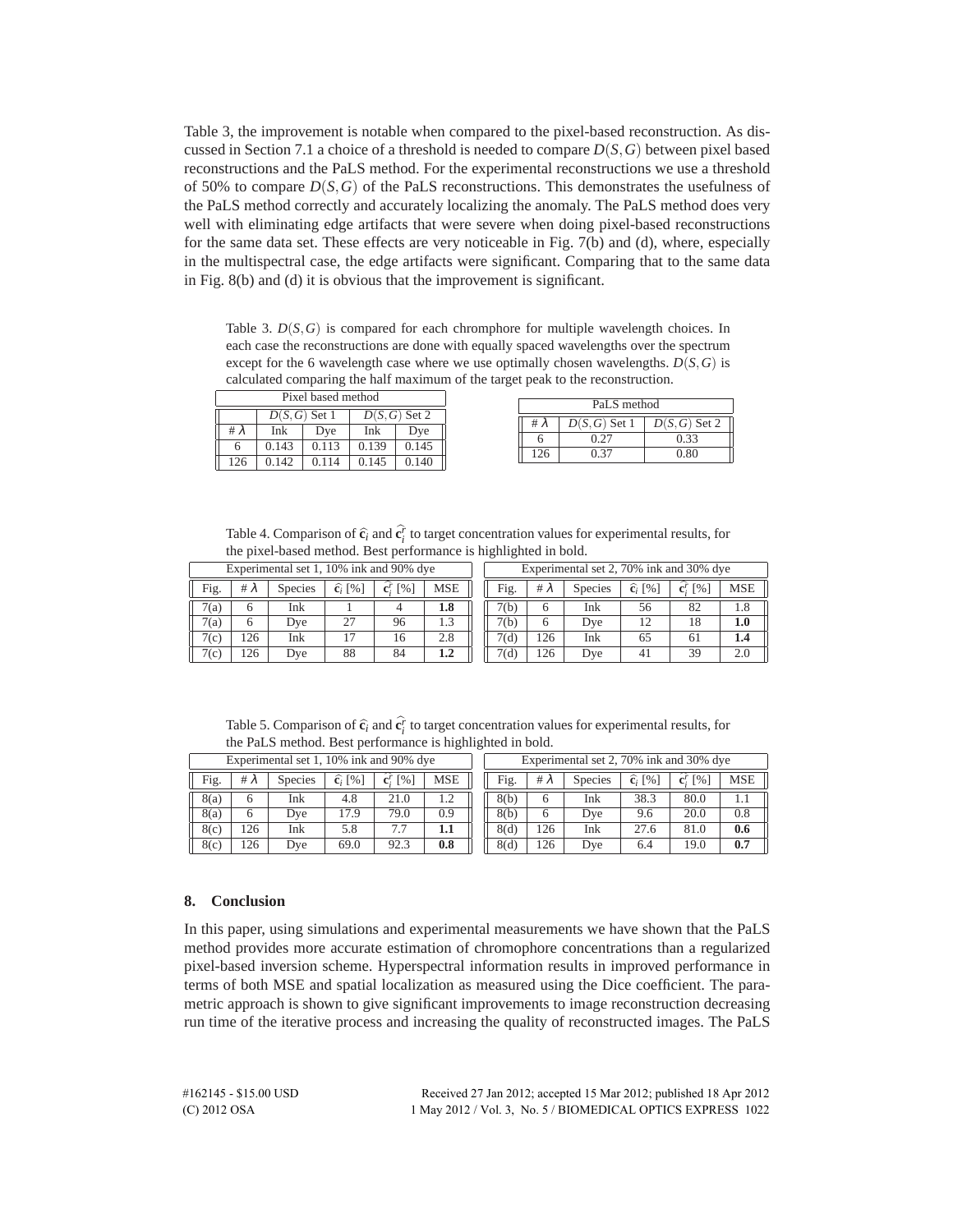





(a) 10% ink and 90% dye, 6 wavelengths used. (b) 70% ink and 30% dye, 6 wavelengths used.



(c) 10% ink and 90% dye, 126 wavelengths used. (d) 70% ink and 30% dye, 126 wavelengths used.



method is also easily expandable to more complicated problems where multiple geometries need to be considered.

Physical measurements were also performed to demonstrate these advantages for actual measurement data. Although exact concentration values were not achieved, there is a notable improvement associated with hyperspectral information in conjunction with the PaLS method. Additionally, improved localization of inclusions was observed for both sets when using hyperspectral information. This emphasizes the advantage of hyperspectral information when doing reconstructions for more than one chromophore.

Based on the results in this paper, we will be extending the work to address more realistic, clinical conditions. We will first implement a fully 3D model employing boundary conditions and consider an inhomogeneous background more similar to what is found in breast imaging. In that setting, estimating multiple level sets for different geometries could prove useful, especially to estimate different regions of the heterogeneous background such as adipose and fibroglandular tissue. As mentioned in Section 3, it is also important to generate a rigid framework to choose different types, sizes and shapes of basis functions to generate the best reconstruction. To be able to estimate all shapes possible, we aim to increase the number of basis functions to include different types. To avoid over complicating the image reconstruction with a high number of basis functions we aim to pose the image reconstruction in a compressed sensing framework where few optimal basis functions estimate a complex shape. Furthermore, relating to the development of a framework for different basis functions, we will develop the Leven-